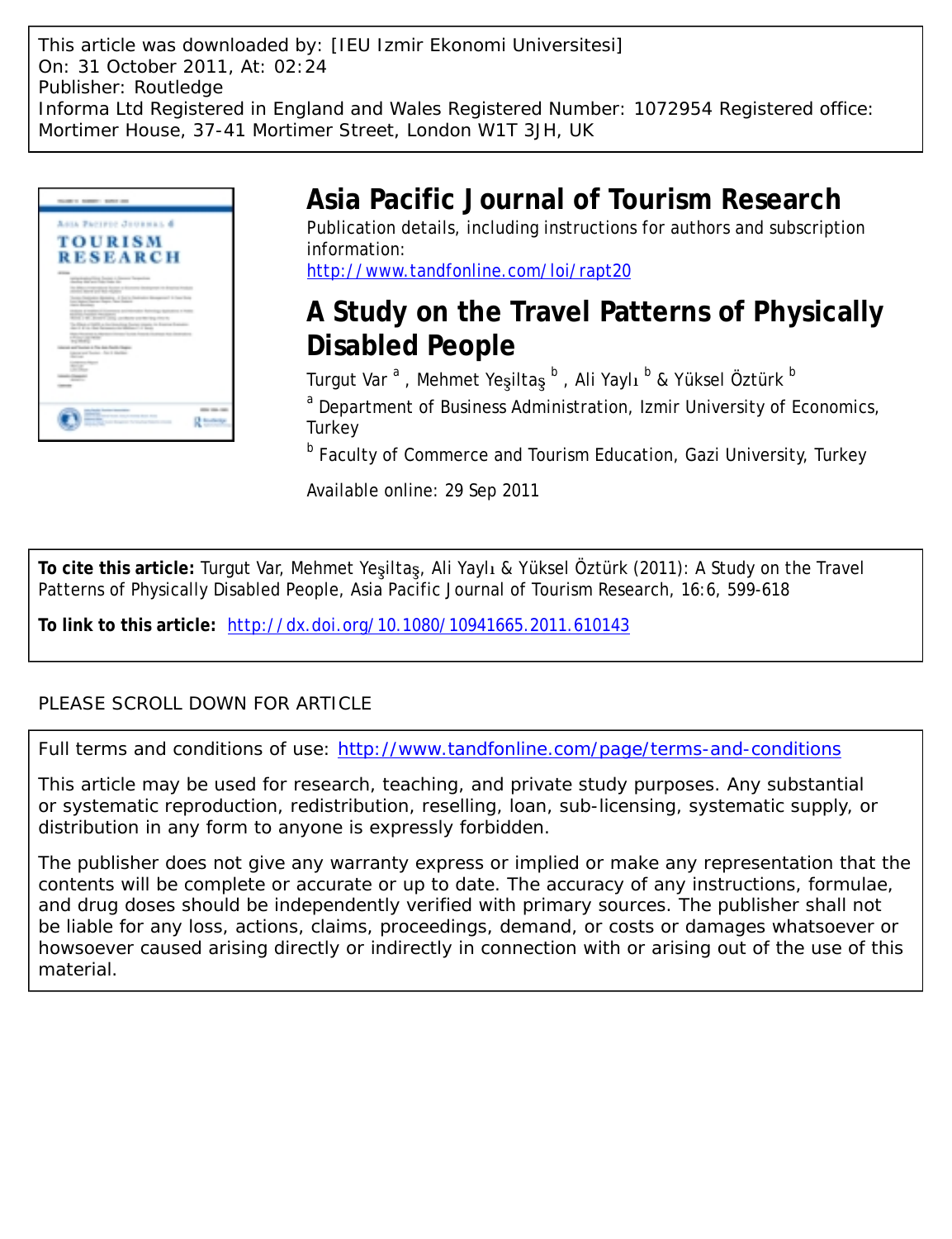# A Study on the Travel Patterns of Physically Disabled People

Turgut Var $^{1*}$ , Mehmet Yeşiltaş $^{2}$ , Ali Yaylı $^{2}$  and Yüksel Öztürk $^{2}$ 

<sup>1</sup>Department of Business Administration, Izmir University of Economics, Turkey <sup>2</sup>Faculty of Commerce and Tourism Education, Gazi University, Turkey

The main objective of this paper is to highlight the travel patterns and experiences of people with a physical disability. To understand better the travel needs of people with a physical disability, it is useful to examine how travel patterns differ across demographic variables. The method chosen for the empirical data collection was a self-completed webbased questionnaire, which was answered by a total of 596 physically disabled people. The data obtained were evaluated using frequency, percentage, arithmetic average, ttest, chi-square and factor analysis. The research findings reveal that people with physical disability in different demographics groups differ in their travel patterns.

Key words: disabled people, travel patterns, accessibility

#### Introduction

The disabled population of the world is over 500 million, and constitutes approximately 8% of its population (UNESCAP, 2000). It is now widely recognized that people with disabilities in addition to their care-givers, friends and relatives and the elderly comprise a large potential consumer market segment for the tourism industry (Vignuda, 2001). Therefore, people with disabilities present an important developing market in the world tourism industry. Nevertheless, the concept of "tourism and people with disabilities"is quite new.Although the literature on tourism and people with disabilities has been increasing, detailed research on disabled travelers is fairly limited to tourism studies, especially those found in internationally referenced academic journals. The work that does exist tends to focus on the barriers traveling disabled people encounter. This research report focuses on issues associated with tourism and disability. It provides an insight into the tourism experiences of people with physical disabilities. With a better understanding of their travel patterns, it is hoped that society at large, especially tourism marketers, will be more aware of their needs and travel behaviors.

<sup>∗</sup>Email: turgutvar@msn.com

ISSN 1094-1665 print/ISSN 1741-6507 online/11/060599-20 © 2011 Asia Pacific Tourism Association http://dx.doi.org/10.1080/10941665.2011.610143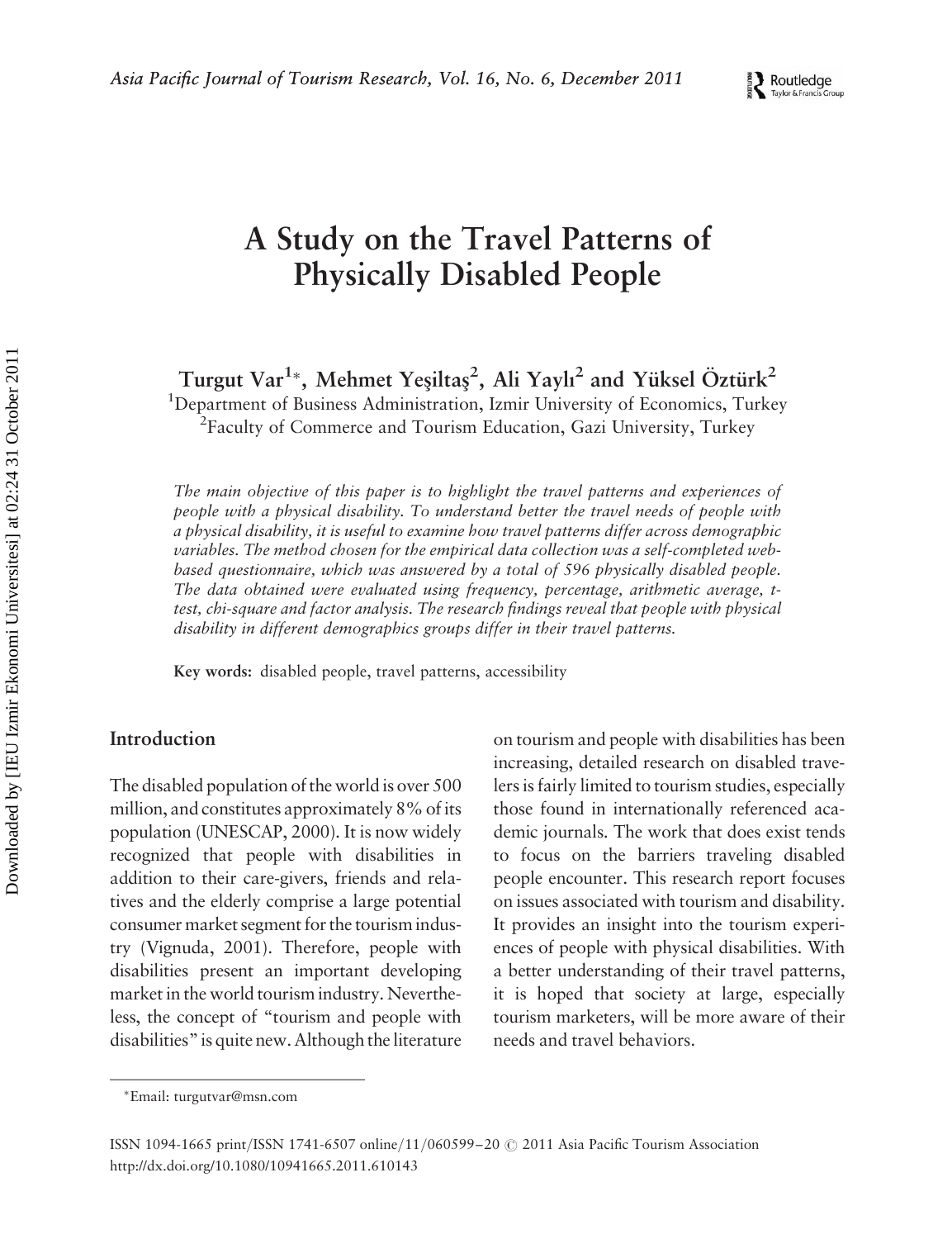#### People with Disabilities and Tourism

The World Health Organization has described disability as "any restriction or lack (resulting from an impairment) of ability to perform an activity in the manner or within the range considered normal for a human being" (United Nations, 2008). The UK Disability Discrimination Act describes a disabled person as someone who "has a physical or mental impairment which has a substantial and long-term adverse effect on his/her ability to carry out normal day-to-day activities" (Office of Public Sector Information, 1995). Disability can be categorized into four different types: hearing disability, sight disability, physical disability and intelligence deficiency (Daniels, Rodgers, & Wiggins, 2005).

The right to travel and access tourist activities should be perceived as a key social right for disabled people and their families. Travel and tourism is an important factor in the quality of life of all people. For disabled people and their families the chance to go away on holiday can be a particularly important chance to relax and recuperate (European Disability Forum, 2001). There are two important declarations on this issue. The first is the Universal Declaration of Human Rights adopted in 1948. It states that all human beings are born free and are equal in dignity and rights (article 1). Moreover, everyone is entitled to all the rights and freedoms set forth in that Declaration, without distinction of any kind, such as race, color, sex, language, religion, political or other opinion, national or social origin, property, birth or other status (article 2). It is also declared that everyone has the right to freedom of movement (article 13) and the right to rest and leisure (article 24) (United Nations, 1948). The second is the Manila Declaration on World Tourism in 1980. It declares that the ultimate aim of tourism is to improve the quality of life and the creation of better living conditions for all peoples (World Tourism Organization, 1980).

Turco, Stumbo, and Garncarz (1998) pointed out that people with disabilities are capable of participating in tourism activities. However, some arrangements should be made for people with disabilities in order for them to be included in tourism activities, such as tourist attractions, information resources, transportation, accommodation, and food and beverage facilities. Some countries have made legal regulations about this issue. According to Miller and Kirk (2002), the USA enacted the Law for Americans with Disabilities Act (ADA) in 1990, and the UK passed the Law of the Disability Discrimination Act (DDA) in 1995; both play important roles, especially in the tourism industry.

Turkey passed "the Law for Disabled People" in July 2005. The aim of this law is to help disabled people in the following areas: health, education, rehabilitation, employment, care and social security problems. The law also serves to provide assistance in every area and aspect of their lives, by taking measures to remove any obstacles and by making appropriate arrangements for the coordination of these services. These would include easy access to public buildings, roads, sidewalks, pavements and other properties deemed to be in the public realm (Türkiye Büyük Millet Meclisi, 2005).

Disability has been subjected to studies in the tourism and travel fields. At present, although the disabled customers' market is an important niche market for the tourism industry, academic research so far on the travel of disabled people has been insufficient (Burnett & Bender, 2001; Darcy, 1998, 2002; Israeli, 2002). Earlier studies about disabled people and travel were carried out at the end of the 1980s and in the middle of the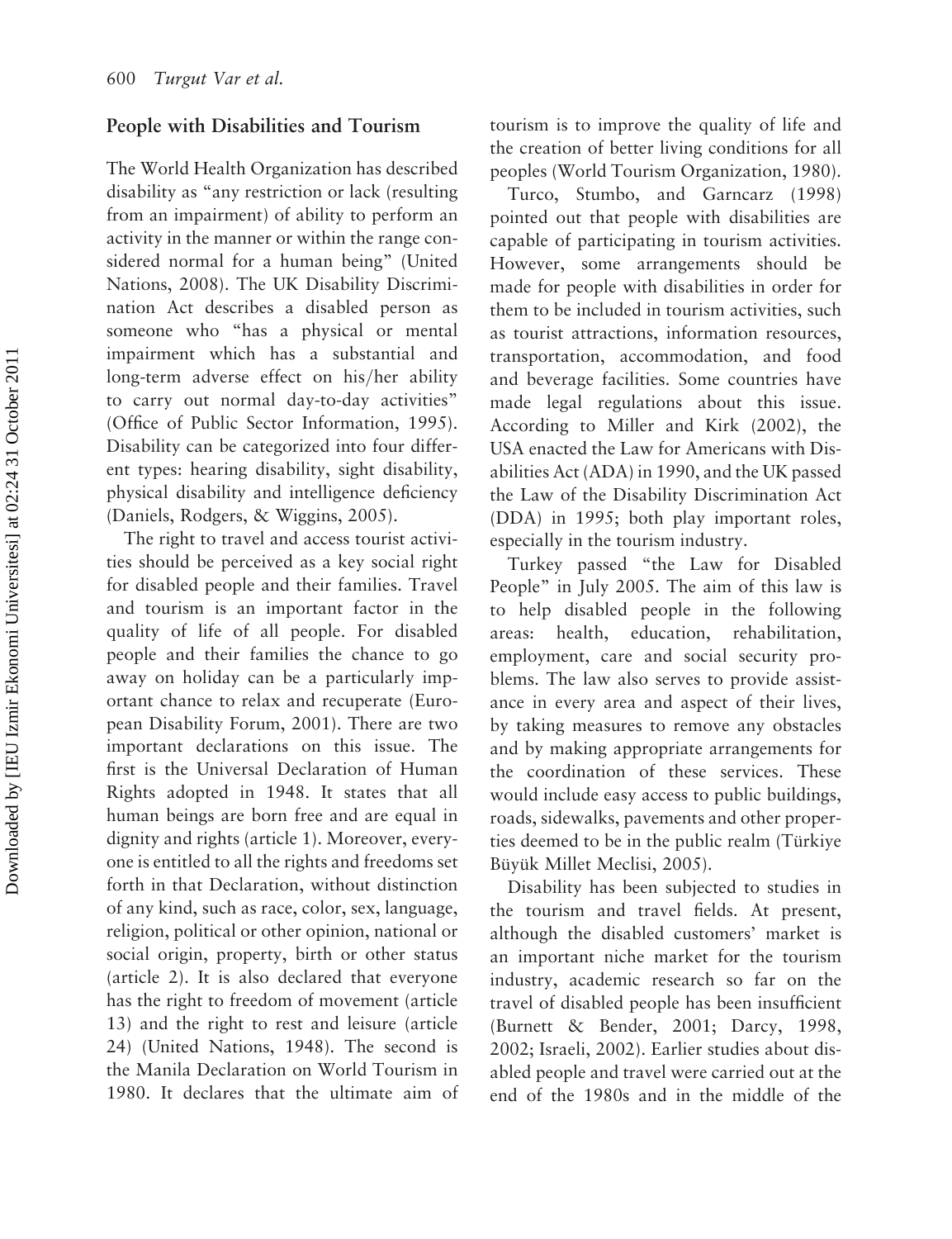1990s (Cavinato & Cuckovich, 1992; Driedger, 1987; Gleeson, 1997; Muloin, 1992; Murray & Sproats, 1990; Smith, 1987). There have been some additional studies carried out recently, but only a few (Aitchison, 2003; Daniels et al., 2005; McKercher, Packer, Yau, & Lam, 2003; Ray & Ryder, 2003; Yau, McKercher, & Packer, 2004).

Some studies have tended to focus on the barriers imposed on the travel of disabled people and policy measures. Smith (1987) examined the leisure of disabled tourists in terms of barriers to taking part in tourism activities. He identified three main types of barrier: environmental, interactive and intrinsic. Driedger (1987) has highlighted the impact of international and national air regulations on the travel of people with disabilities. Cavinato and Cuckovich (1992) looked at transportation barriers for tourists with disabilities. Abeyraine (1995) also examined transportation policy constraints, particularly those placed on legal measures adopted to facilitate air travel by individuals with disabilities.

Some studies analyze the decision-making processes of disabled people. Israeli (2002) studied the importance of accessibility of disabled people to tourist sites. The author demonstrated that tourists with disabilities use a decision-making process that is different from other tourists when evaluating a tourist site. Burnett and Bender (2001) identified the destination decision criteria of travelers with mobility impairments. Murray and Sproats (1990) found that the first tourism experience is an important determining factor in the decision-making process of disabled people's future plans for travel. Ray and Ryder (2003) explored the travel needs of disabled people. They examined the importance of information when disabled people are planning a vacation.

#### The Importance of the Disability Market

The significance of this large market can be appreciated when the total number of disabled people in the world is taken into consideration. UNESCAP (2000) reported that approximately 5–20% of a country's population is disabled. For example, 20% of the total population of England (English Tourism Council, 2000), 19.3% of the total population of the USA (US Census Bureau, 2000), 18% of the total population of Australia and 12% of the total population of Germany (Australian Bureau of Statistics, 1993) are disabled. In Turkey, the number of people with disabilities is approximately 7.5–8 million (12.3% of the total population) (Özürlüler İdaresi Başkanlığı, 2002).

"Importantly, the number of people with disabilities is expected to increase as a result of the increase in life-span, decrease in communicable diseases, improved medical technology, and improved child mortality" (Yau et al., 2004, p. 947). If the companions of disabled people are taken into account, the potential demand for travel will be more than these figures. However, the important point here is how many people with disabilities join in tourism activities. According to the research carried out by Touche Ross in 1993, 8 million disabled people in Europe go on a trip abroad at least once per year. In addition, 15 million European disabled people travel within their own country. Moreover,22 million European disabled people join daily excursions in their own country. Regarding the USA, a 2002 market study conducted by Open Doors, a well-recognized staff training firm focused on serving guests with disabilities, found that travelers with disabilities took 31.7 million trips per year (Opening Doors, 2002, as cited in Grady & Ohlin, 2009, p. 161). Arellano (2003) claims that people with disabilities are a potentially important customer component for the tourism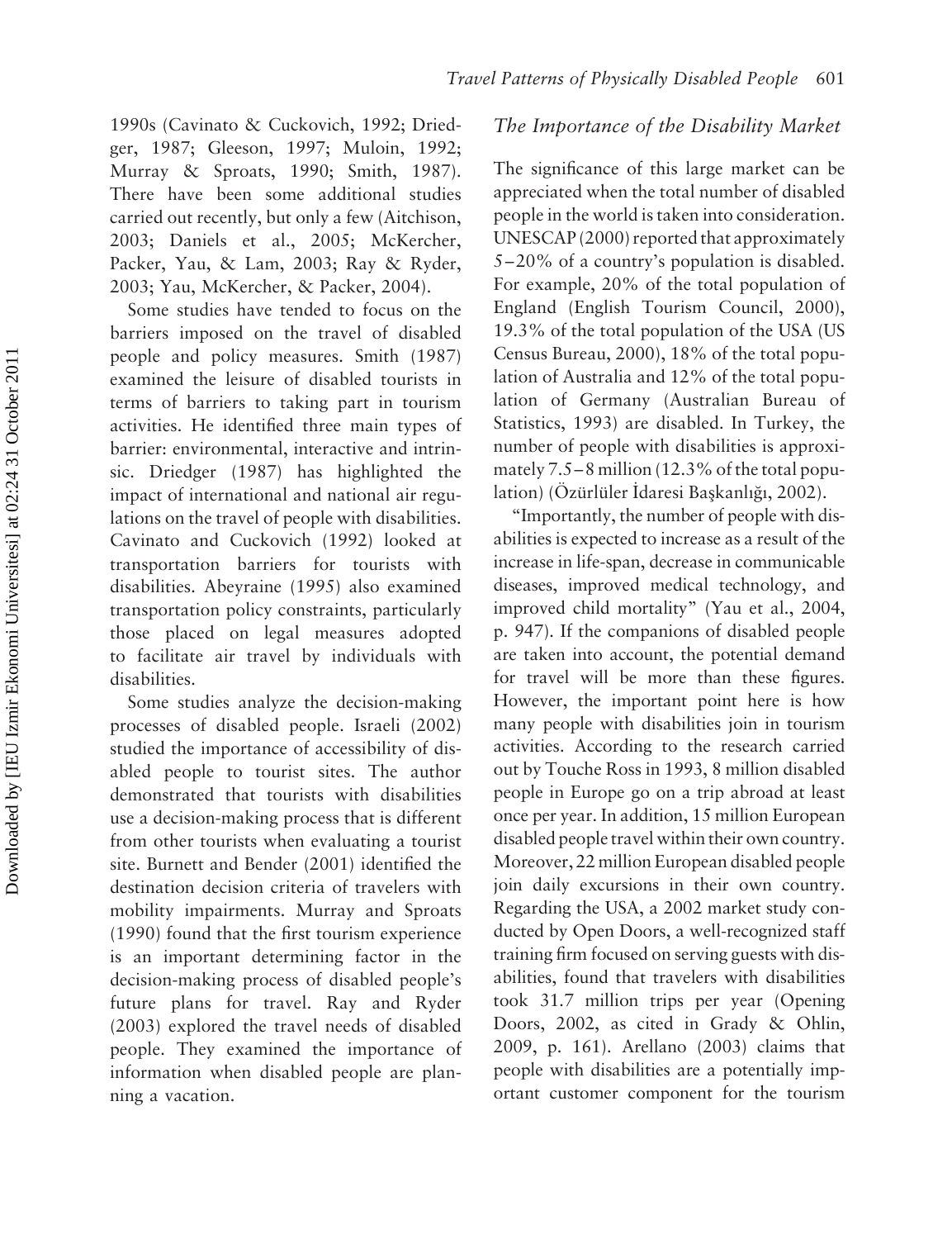industry and tapping into this market could generate billions of euros for the tourism industry. Shaw-Lawrence (1999) pointed out that countries wishing to expand their incoming travel markets should understand the special needs of tourists with disabilities.

A "tourism for all" approach makes good business sense. The European Commission handbook Making Europe accessible for tourists with disabilities (European Commission, 1996) identifies the economic potential of addressing the travel needs of disabled people and their families, which can benefit the tourist industry. In addition, the demographic changes of an ageing population have added important economic implications for the tourist industry. Older people share many of the access barriers faced by disabled people. By addressing these issues, the tourist industry would generate more business by attracting more customers. By improving the quality of service for disabled people, the tourist industry would improve the quality of service for all customers.

The objective of this paper is to investigate the travel patterns of physically disabled people. In reviewing the literature it was found that there were no pre-existing statistical data on the tourism patterns and experiences of Turkish residents with a physical disability that could provide a qualitative and quantitative foundation for further consideration or address access-related issues. This study represents an initial investigation of this traveler group in Turkey.

#### Study Methods

To achieve the objectives of the study, a range of methodologies was employed. These included a literature review, the empirical questionnaire-based email survey, and discussions and liaison with key organizations

(Turkish Disabled Association, Prime Minister Administration for Disabled People) and individuals. The method chosen for the empirical data collection was a self-completed webbased questionnaire. This was determined to be the only viable method to reach a countrywide cross-section of the population of the Turkish people with a disability in sufficient numbers. No census list of Turkish people with a disability was available other than through the organizational email mailing lists. Discussions with key organizations and individuals were held during the development of the questionnaire and to obtain access to organizational email mailing lists. The questionnaire was sent for discussion to more than 20 organizations and individuals over a 1-month period during the different stages of preparation. A final pilot questionnaire was sent back to these organizations and individuals. Their comments were incorporated into the final questionnaire. As such, the final questionnaire was changed to a small degree from those of the original drafts.

In this research, the survey population included physically disabled people in Turkey who use the Internet or their own email. In order to reach the target population, a standard document was prepared and sent to the email addresses of the associations of disabled people. The document stated the aims and the content of the research and gave instructions on how to fill out the questionnaire. Moreover, associations were asked to deliver our web-based questionnaire to their members and put it on their web pages. Two leading associations put our survey links on their web pages. The questionnaire was located at the Internet address [http://www.absunmep.](http://www.absunmep.gazi.edu.tr/yayli) [gazi.edu.tr/yayli](http://www.absunmep.gazi.edu.tr/yayli) between January 8 and April 10, 2006. At the end of the period, the questionnaire was completed correctly by a total of 660 disabled people. Initially, we wanted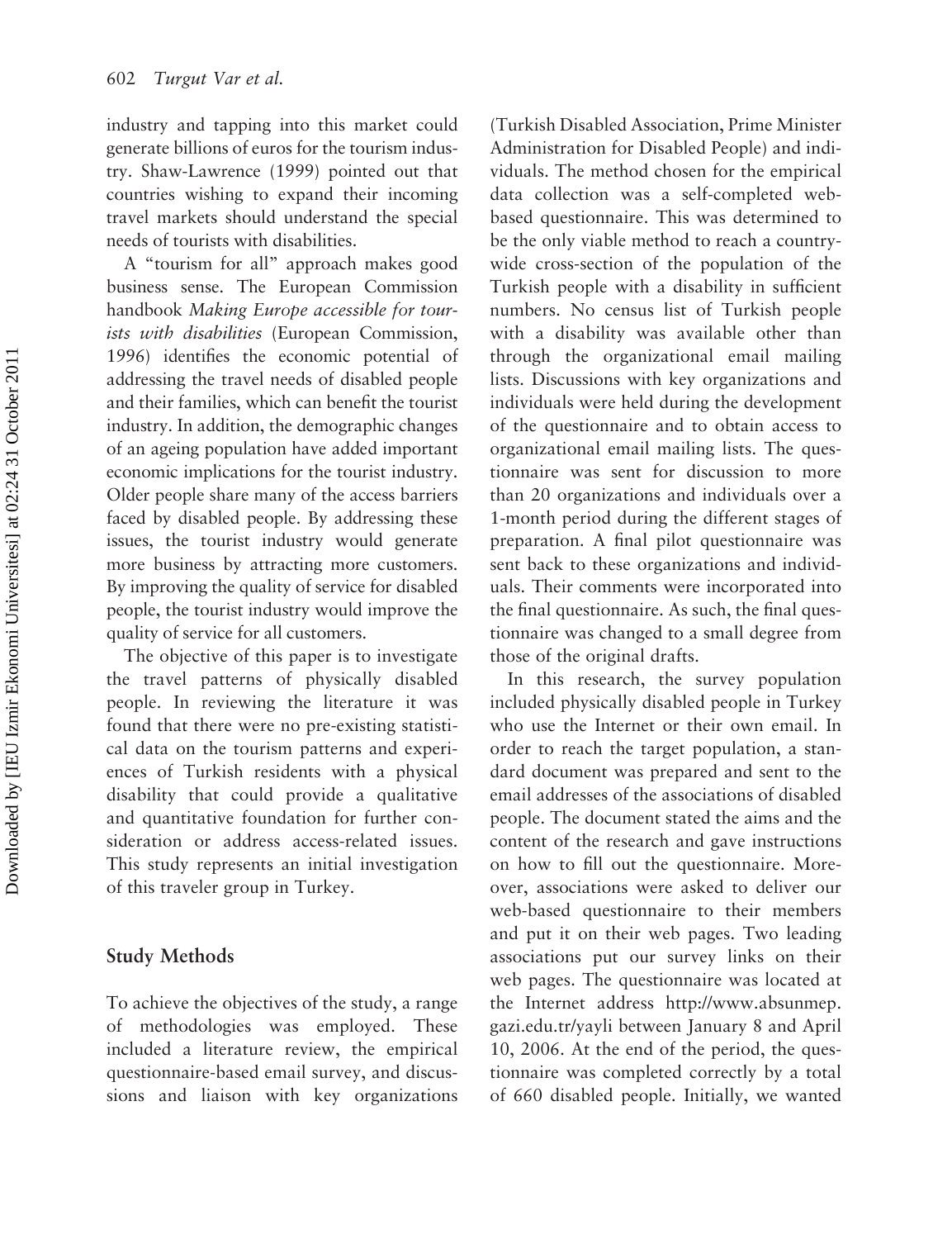to include all disabled groups in our survey. However, the number of respondents with sight and hearing disabilities of total respondents was too small, 28 and 36, respectively. Therefore, these groups of disabled people were not included in the final research. As a result the number of respondents was 596. As there are no data on the number of physically disabled people who have access to the Internet, it is not possible to give web survey return rate. The main limitation of the study was that it reached only those with a physical disability who had Internet access. Data analysis of the questionnaire was carried out using the Statistical Package for the Social Sciences (SPSS) for Windows. Frequencies, cross-tabulations and descriptions are provided where appropriate. The qualitative open responses at the end of the questionnaire were typed verbatim into a word processing file together with the questionnaire number.

#### Survey Findings

### Profiles of the Respondents

The total number of respondents was 596. Of the respondents, 62.4% were male and 37.6% female; 66.8% were single and 33.2% married. Most of the respondents were aged between 26 and 35 years (55%), followed by people aged between 36 and 45 (20.1%), 15 and 25 (17.4%), and 46 and over (7.4%). In terms of the employment status of the respondents, people who had full- or part-time employment were in the majority (75.8%). Only a small proportion of respondents had not continued after their primary school education (12.1%), whereas most had completed high school (38.3%). A significant number had attained relatively high levels of academic training: 2 year associated degree (19.5%) and university qualifications (30.2%). Nearly half of the respondents had some kind of university degree. As for the monthly income of the respondents, the majority of the respondents had an average level of income. A large share of respondents earned less than TL12,000 per year (54%). However, a significant proportion of respondents earned between TL12,000 and 24,000 per year (30.9%) and over TL24,000 (15.1%). (Exchange rate: US\$1 is equal to approximately TL1.5.) Of the respondents, 48.7% were white collar, 22.1% blue collar, 10.4% retired, 10.4% unemployed, 5.0% tradesmen and 3.4% students.

# Tourism Patterns

This section analyzes the experiences and preferences of physically disabled people towards travel. In this context the following areas were explored: frequency of taking a holiday, domestic holiday planning period, travel dependence, purpose of holiday, desired accommodation type, length of stay, mode of transport, sources of information and factors that affect destination choice.

# The Frequency of Taking a Holiday

A large number of respondents had undertaken more than one trip in the last 5 years. The average number of trips is 2.58. One-way analysis-of-variance (ANOVA) shows that there is a significant difference between age groups  $(F = 8.007, p = 0.000)$ , monthly income groups ( $F = 2.929$ ,  $p = 0.020$ ), educational level groups ( $F = 19.324$ ,  $p = 0.000$ ) and occupation groups  $(F = 10.055, p =$ 0.000) in terms of the number of trips taken. It means that those people in different demographics groups differ in their travel behavior regarding the frequency of taking a holiday.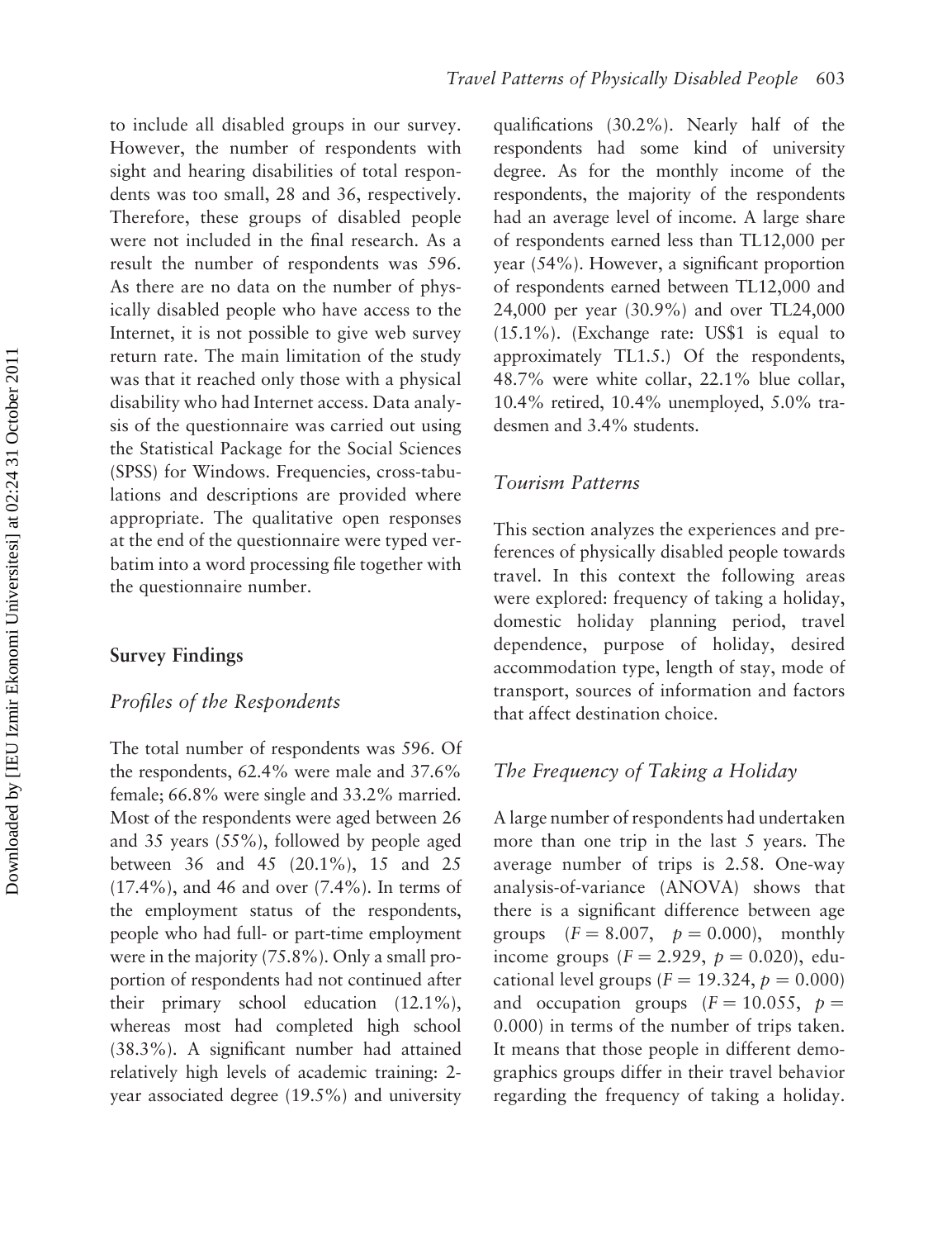Further, Tukey HSD analysis indicated that the age group 26–35 years had taken more trips than others ( $\bar{x} = 2.82$ ), whereas 46 and older age groups had taken the fewest trips ( $\bar{x} =$ 1.73). Regarding monthly income, highincome groups ( $\bar{x} = 2.78$ ) had more trips than lower income groups. In terms of educational level, people with a 2-year associated degree  $(\bar{x} = 3.29)$  had more trips than others. Concerning occupation, both tradesmen/merchants and students shared the highest mean. t-Test statistical analysis indicated that there were no significant differences between male and females ( $t = 0.964$ ,  $p = 0.335$ ) in terms of the number of trips taken. The analysis also indicated that there was no significant difference between single and married people  $(t = -1.425, p = 0.155)$ . The implication of this analysis is that gender and marital status had no effect on their travel behavior regarding the frequency of taking a holiday.

### Domestic Holiday Planning Period

One-way ANOVA shows that there are significant differences between all groups between each variable in terms of domestic holiday planning period: age groups ( $F = 12.467$ ,  $p =$ 0.000), monthly income groups  $(F = 4.401,$  $p = 0.002$ ), educational level groups (F = 5.980,  $p = 0.001$ ) and occupation groups (F  $= 10.570$ ,  $p = 0.000$ ). Additionally, Tukey HSD analysis indicated that the 15–25 age group takes the longest time period to plan a holiday ( $\bar{x}$  = 77.58 days), whereas the over 46 age group's mean is 27.27 days. Regarding monthly income, middle-income groups ( $\bar{x}$  = 57.34 days) planning for their holidays take the longest time period. In terms of educational level, people with a 2-year associated degree ( $\bar{x} = 66.52$  days) spend the longest time in planning for their holiday, whereas primary

school groups have the shortest mean ( $\bar{x}$  = 32.11 days). Concerning occupation, students had the highest mean ( $\bar{x}=126$  days), whereas tradesmen had the shortest mean ( $\bar{x} = 10.20$ days). The t-test statistical analysis indicated that there were slight differences between males and females  $(t = -2.016, p = 0.044)$ and significant differences between single and married people  $(t = 4.481, p = 0.000)$  in terms of domestic planning period. The implication of one-way ANOVA and t-test analyses is that people in different demographics groups differ in their travel behavior regarding the domestic holiday planning period.

# Travel Dependence

Travel dependence refers to the person's ability to travel independently without the need for assistance by an attendant, caregiver or family member, for the tasks of daily living. Of the 596 respondents, 336 (56.4%) required the assistance of an attendant. On the other hand, the rest (260) were able to travel independently (43.6%). The need to travel with an attendant greatly complicated the travel process because of the extra planning and financial resources required. When answers of the respondents who needed help were examined in terms of their socio-demographic profiles, getting help from family was the preferred option (69%). The second preferred option (23.8%) was people other than family members and relatives. The third was relatives (7.2%). This finding is consistent with the characteristics of the traditional Turkish family and the lack of services available for people with disabilities. When travel dependence was examined in terms of each socio-demographic profile, it was found that family is the preferred option.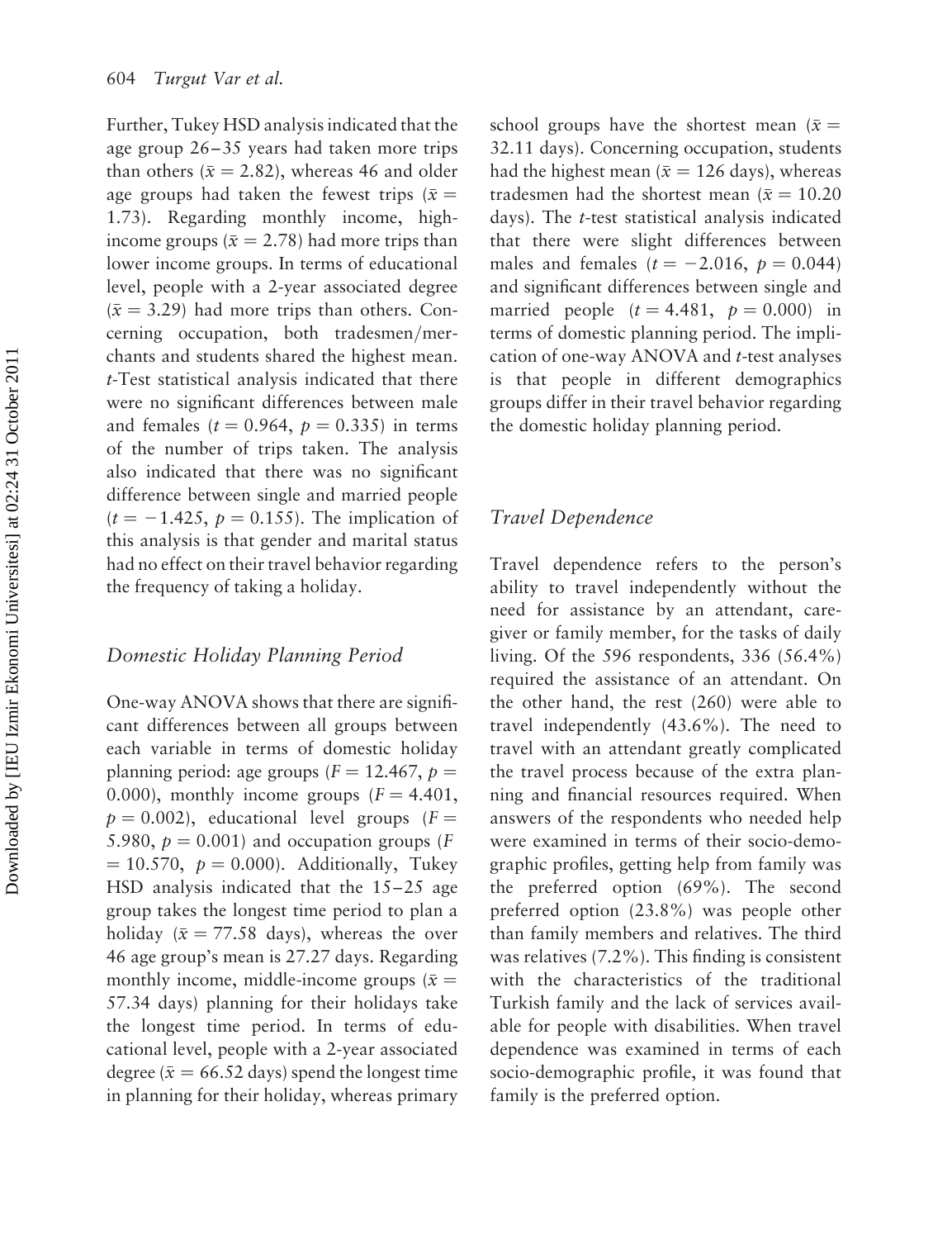#### Purpose of Holiday

The frequencies analysis shows that the main reasons stated for holidays were recreation/ leisure (69.3%), cultural and historical (16.2%), visiting friends and relatives (9.7%) and adventure (3.4%), and were, to a lesser extent, disability-specific or for medical reasons (1.4%). A cross-tabulation analysis was made to understand better the disabled people's travel behaviors in terms of purpose of holiday. The analysis by respondents' socio-demographic profiles indicated there is a relationship between purpose of a holiday and the disabled people's gender ( $\chi^2$  value = 14.835,  $p = 0.005$ ), marital status ( $\chi^2$  value  $= 34.397$ ,  $p = 0.000$ ), age ( $\chi^2$  value = 75.537,  $p = 0.000$ ), monthly income  $(\chi^2)$ value = 92.925,  $p = 0.000$ ), education levels  $(\chi^2 \text{ value} = 61.746, p = 0.000) \text{ and occur}$ pation ( $\chi^2$  value = 115.415,  $p = 0.000$ ). The implication of cross-tabulation analysis is that people in different demographics groups differ in their travel behavior concerning the purpose of holiday taking. Although recreation is the most stated purpose for a holiday for all socio-demographic profiles, respondents' preferences differed in other items. For example, cultural purpose is the second preferred item for single people whereas visiting friends and relatives (VFR) is the second preferred item for married people. Moreover, VFR purpose is the second preferred item for the over 46 age groups whereas it is third for the 26–35 age groups.

#### Desired Accommodation Type

The frequencies analysis shows that the most commonly used accommodation type was a hotel (64.4%); the second was homes of friends and relatives (18.8%), followed by specific accommodation for disabled people  $(10.1\%)$  and rented houses or flats  $(6.7\%)$ . A cross-tabulation analysis was made to be better aware of each group of the disabled people's travel behaviors in terms of desired accommodation type when they are taking a holiday. The analysis by respondents' sociodemographic profiles indicated that the desired accommodation type was irrelevant to disabled people's gender  $(\chi^2$  value = 1.447,  $p = 0.695$ ). However, desired accommodation type was relevant to disabled people's marital status ( $\chi^2$  value = 26.900, p  $= 0.000$ ), age ( $\chi^2$  value  $= 148.618$ ,  $p =$ 0.000), monthly income ( $\chi^2$  value = 56.490,  $p = 0.000$ ), education levels ( $\chi^2$  value = 48.810,  $p = 0.000$ ) and occupation ( $\chi^2$  value  $= 122.089, p = 0.000$ . Although hotel is the most stated accommodation type for a holiday for all socio-demographic profiles, respondents' preferences differed in other items. For example, specific accommodation for disabled people is the second preferred item for the 36–45 age groups whereas it is third for the over 46 age groups, and fourth for the 26–35 age groups.

## Length of Stay

Respondents were asked the number of days they stayed during their last holiday. The average number of days was 14.66. The one-way ANOVA shows that there is a significant difference between age groups  $(F =$ 10.326,  $p = 0.000$ , monthly income groups  $(F = 2.467, p = 0.044)$ , educational level groups  $(F = 4.894, p = 0.002)$  and occupation groups  $(F = 4.088, p = 0.001)$  in terms of the length of stay. Further, Tukey HSD analysis indicated that the 36–45 age groups had stayed longer than others ( $\bar{x}$  = 17.47 days), whereas the over 46 age groups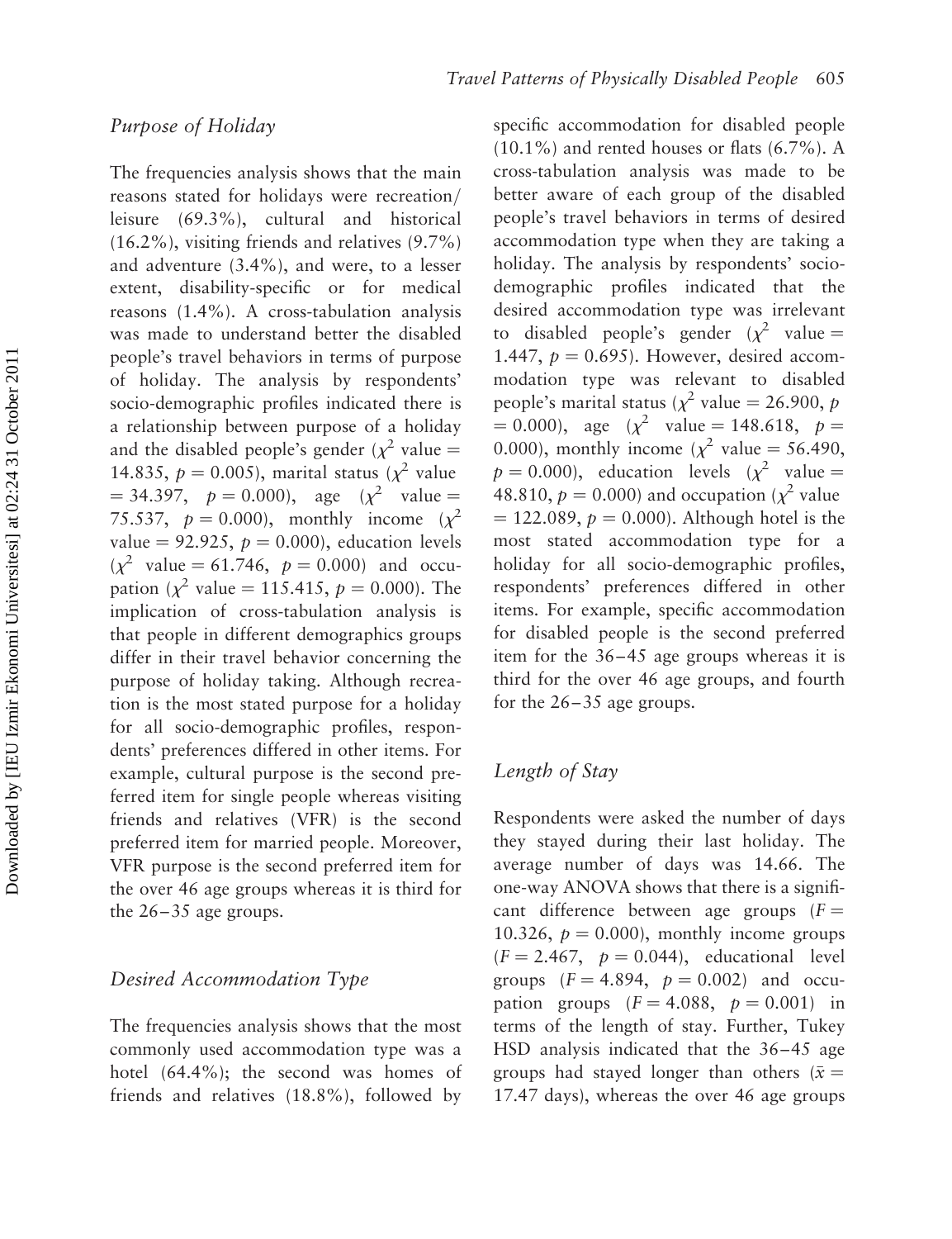had the lowest mean ( $\bar{x} = 9.36$  days). Regarding monthly income, upper middle-income groups ( $\bar{x} = 16.36$  days) had stayed longer than other income groups. In terms of educational level, people with a university degree  $(\bar{x} = 16.22 \text{ days})$  had stayed more than others. Concerning occupation, tradesmen/ merchants had the highest mean ( $\bar{x} = 18.40$ days). t-Test statistical analysis indicated that there were no significant differences between males and females  $(t = 1.235, p = 0.217)$ and single and married people ( $t = -0.564$ ,  $p = 0.573$ ) in terms of length of stay. The implication of one-way ANOVA is that people in different demographics groups differ in their travel behavior regarding the length of stay.

## Mode of Transport

Transport is a crucial factor in the travel of people with a physical disability. Although advances in public transport access have been made, much of the Turkish transport system remains largely inaccessible to the disabled. The frequencies analysis shows that the main methods of transport used to reach holiday destinations were bus/coach (40.6%) and private vehicles or private modified vehicles (33.7%). Other forms of transport used, to a lesser degree, were planes (20.1%) and trains (5.6%). A cross-tabulation analysis was made to understand better each group of the disabled people's travel behaviors in terms of mode of transport when they are taking a holiday. The analysis by respondents' sociodemographic profiles indicated that the mode of transport was relevant to disabled people's gender  $(\chi^2 \text{ value} = 27.957, p = 0.000),$ marital status  $(\chi^2 \text{ value} = 27.691, p =$ 0.000), age  $(\chi^2 \text{ value} = 83.186, p = 0.000)$ , monthly income  $(\chi^2 \text{ value} = 192.760, p =$ 

0.000), educational levels  $(\chi^2$  value = 108.719,  $p = 0.000$  and occupation  $(\chi^2)$ value =  $65.571$ ,  $p = 0.000$ ). Although bus is the preferred mode of transport for taking a holiday for all socio-demographic profiles, respondents' preferences differed in other items. For example, private car is the first preferred item for males whereas it is second for females. Moreover, bus is the first preferred item for single people whereas private car is first for married people.

### Sources of Information

The Internet, word-of-mouth and travel agency are ranked first, second and third, respectively, as sources of information when planning to travel. Television and radio are ranked towards the bottom of the rankings of sources used. The current study findings are fairly consistent with Ray and Ryder's (2003) and Burnett and Bender's (2001) studies (Table 1).

#### Factors Influencing Destination Choice

Before arriving at the factors influencing destination choice by using factor analysis, a variance value of 7,013.654 and significance level of 0.000 were obtained using Bartlett's sphericity test, which suggests that the intercorrelation matrix contains sufficient common variance to make a factor analysis worthwhile; the Kaiser–Meyer–Olkin (KMO) measure of sampling adequacy was 0.703, in the acceptable range (well above 0.60).

Although the total sample size was 596, only 501 respondents answered all 34 items (see Appendix 1) of questions related to factor analysis. Therefore, the sample data of 501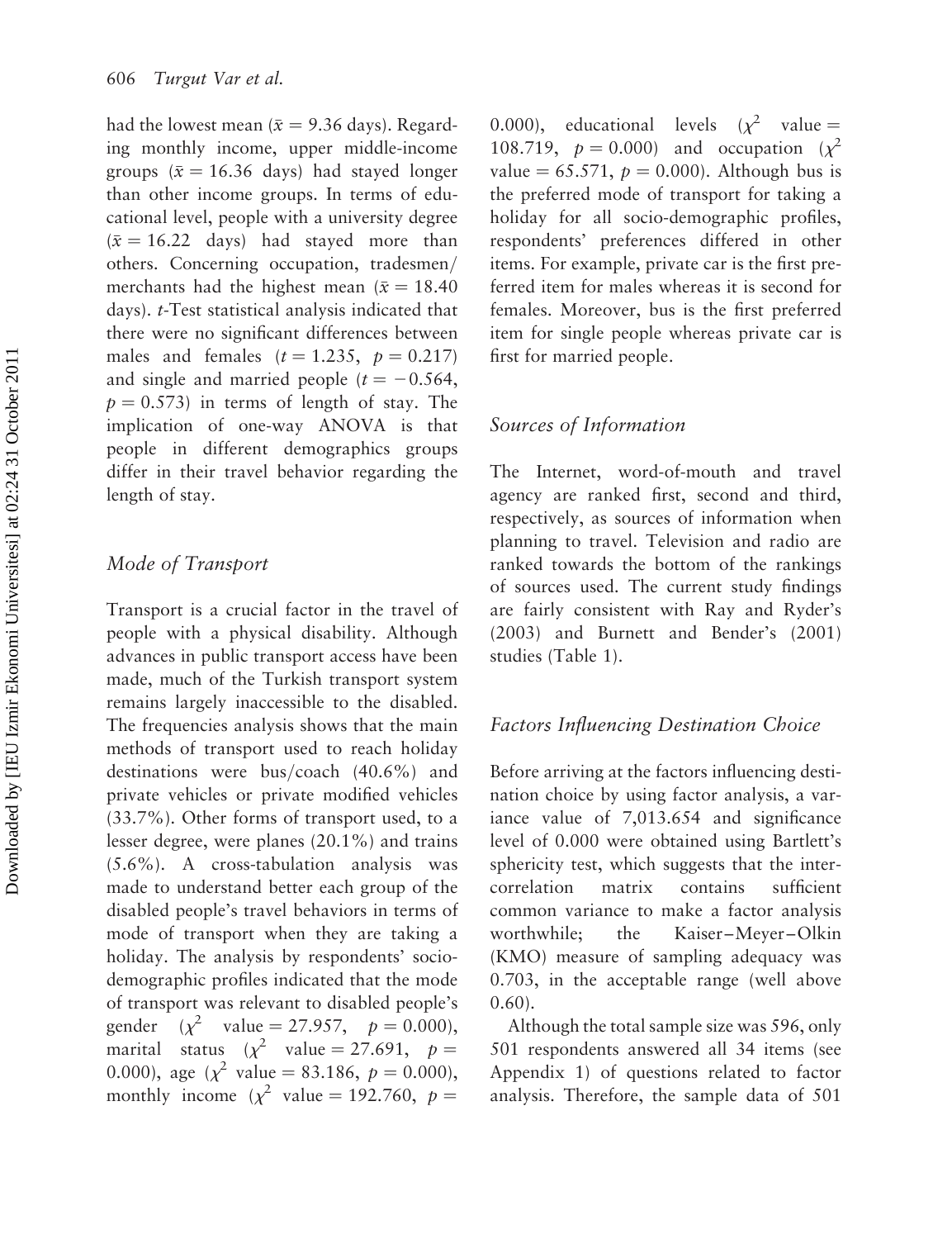| Rank | Meric $& Hunt(1998)$<br><b>Nature Tourists</b> | Burnett & Bender (2001) Abilities<br><b>Expo Survey Respondents</b> | Ray & Ryder (2003) "Ebilities"<br>(Mobility Challenged) Ecotourists | The Current Study               |  |  |
|------|------------------------------------------------|---------------------------------------------------------------------|---------------------------------------------------------------------|---------------------------------|--|--|
| 1    | Previous experience                            | Word-of-mouth                                                       | Word-of-mouth                                                       | The Internet                    |  |  |
| 2    | Travel books/guides                            | The Internet                                                        | The Internet                                                        | Word-of-mouth                   |  |  |
| 3    | Word-of-mouth                                  | Travel books/guides                                                 | Travel books/guides                                                 | Travel agency                   |  |  |
| 4    | Tourist bureaus                                | Travel agency                                                       | History/literature books                                            | Previous<br>experiences         |  |  |
| 5    | Toll-free lines                                | Magazines                                                           | Tourist bureaus                                                     | Magazines                       |  |  |
| 6    | Magazines                                      | Tourist bureaus                                                     | Travel agency                                                       | Tourist bureaus                 |  |  |
|      | Newspapers                                     | Television                                                          | Newspapers                                                          | Disabled people<br>associations |  |  |
| 8    | Television                                     | Toll-free lines                                                     | Magazines                                                           | Television and<br>radio         |  |  |
| 9    | Travel agency                                  | History/literature books                                            | Toll-free lines                                                     |                                 |  |  |
| 10   | Public radio                                   | Newspapers                                                          | Television                                                          |                                 |  |  |
| 11   | Commercial radio                               | <b>Chambers of Commerce</b>                                         | <b>Chambers of Commerce</b>                                         |                                 |  |  |
| 12   |                                                | Radio                                                               | Radio                                                               |                                 |  |  |

#### Table 1 Importance of Sources of Information when Planning <sup>a</sup> Vacation

Sources: Meric & Hunt (1998); Burnett & Bender (2001); Ray & Ryder (2003).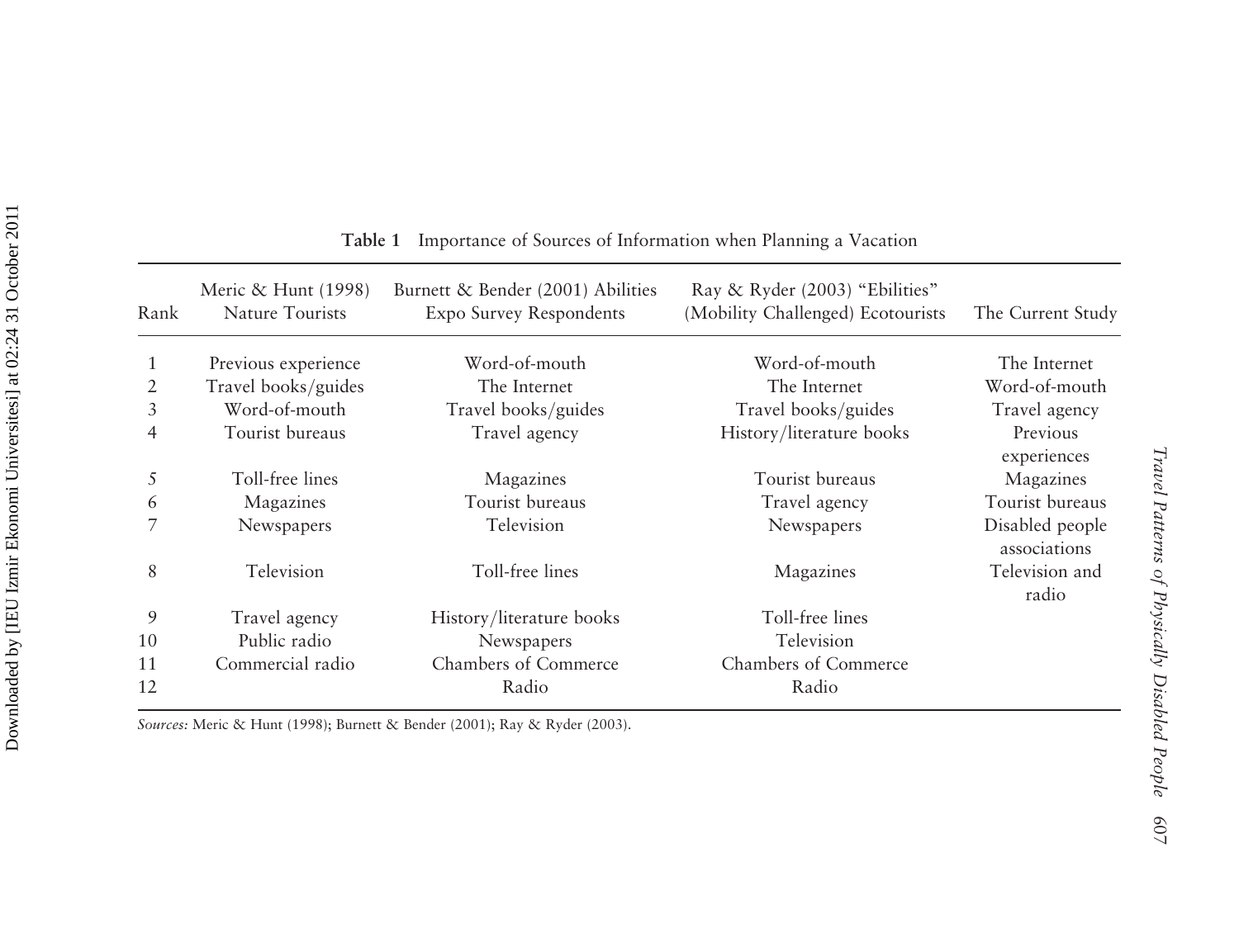responses were examined using factor analysis with principal components as the extraction technique and varimax as the rotation method. Eight factors were extracted in the unrotated factor solution with eigenvalues greater than unity. These eight factors explain 70.594% of the variance. However, interpretation of the factors that are not subject to rotation is rarely significant. Three of the items were rejected because of their low communalities in the first rotated solution to improve the factor analysis. A more conservative solution was then sought by inspecting the factor screen plot. Then, after the content analysis, eight non-significant variables that had low loading values were not included in the factor analysis. After analyzing the remaining 26 factors, eight factors having a factor loading of 0.50 and an eigenvalue greater than unity were obtained. These eight factors explain 70.594% of the variance, which is an acceptable percentage. The compromise is worthwhile because the factor solution is easier to interpret. A varimax rotation was applied that converged in 12 iterations. According to the accepted guidelines for identifying significant factor loadings, 0.40 was accepted as the cut-off point for interpretation purposes. Eight factors were therefore identified as the main dimensions underlying destination choice. Reliability was evaluated by assessing the internal consistency of the items representing each factor using Cronbach'sa. The reliabilities of factors are shown in Table 2. Cronbach's  $\alpha$  values were high, ranging from 0.706 to 0.831 for the eight factors.

Factor 1 includes items related to the recreation and entertainment facilities. The items in factor 2 form a group including a number of alternative accommodation types. Factor 3 consists of accessibility of superstructure such as accommodation,

food and beverage. Factor 4 is composed of historical values. The items in factor 5 are about experience/advice. Factor 6 comprises items related to climate/natural beauty. The items in factor 7 are linked to the state of disability. Factor 8 is composed of only one item, which is cost of holiday. Although uses of a single item factor cannot be appropriate in factor analysis, in this study the cost of holiday factor is used for the factor analysis because of its importance in destination choice.

The descriptive statistics on choice of travel mean by their factors have been calculated and the results are given in Table 3. The research hypothesis was that each factor's test value was three (normal value of each load). Testing the hypothesis by one-sample t-tests showed each factor to be statistically different from the test value at the  $p < 0.05$  significance level. This means each factor was found to have a higher value than the tested value and that participants value these factors more highly. The analysis indicated that "superstructure" was the most important factor for destination choice of physically disabled people. On the other hand, the least important factor was found to be the "alternative accommodation type".

A t-test was done to see whether there is a significant difference between genders in terms of destination choice factors. t-Test statistical analysis indicated that there are no significant differences between males and females in terms of "recreation and entertainment, alternative accommodation type and state of disability" factors. For others, there is a statistical difference. Females give more importance to superstructure, historical values, climate/natural beauty and cost of holiday than do males. Regarding marital status in terms of destination choice factors, t-test statistical analysis showed that there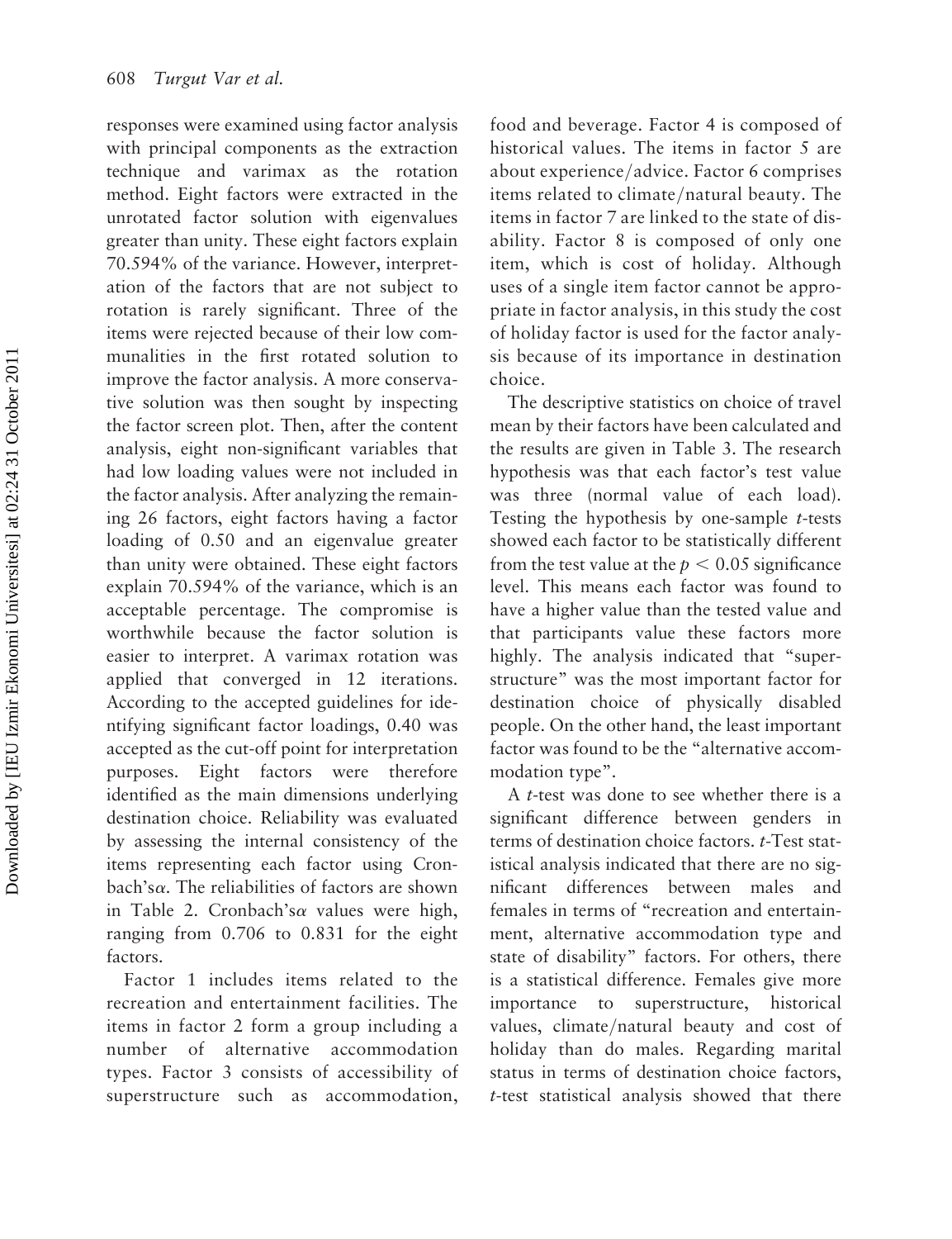| Factors                                                | Factor<br>Loadings | Initial<br>Eigenvalues | Variance<br>Explained $(\% )$ | Cronbach's<br>$\alpha$ |  |
|--------------------------------------------------------|--------------------|------------------------|-------------------------------|------------------------|--|
| Factor 1: Recreation and<br>entertainment              |                    | 6.430                  | 13.962                        | 0.820                  |  |
| Taste of traditional foods and<br>beverages            | 0.778              |                        |                               |                        |  |
| Accessibility of parks and recreational<br>attractions | 0.713              |                        |                               |                        |  |
| Accessibility of night-life                            | 0.694              |                        |                               |                        |  |
| Accessibility of city tours                            | 0.645              |                        |                               |                        |  |
| Accessibility of concert facilities                    | 0.630              |                        |                               |                        |  |
| Accessibility of sport facilities                      | 0.602              |                        |                               |                        |  |
| Meeting with other peoples                             | 0.584              |                        |                               |                        |  |
| Factor 2: Alternative accommodation<br>type            |                    | 3.113                  | 10.537                        | 0.811                  |  |
| Availability of friends and relatives                  | 0.825              |                        |                               |                        |  |
| Accessibility of thermal facilities                    | 0.772              |                        |                               |                        |  |
| Accessibility of campsites                             | 0.677              |                        |                               |                        |  |
| Factor 3: Superstructure                               |                    | 2.128                  | 10.507                        | 0.732                  |  |
| Accessibility of accommodation<br>establishments       | 0.746              |                        |                               |                        |  |
| Accessibility of food and beverage<br>establishments   | 0.678              |                        |                               |                        |  |
| Accessibility of health facilities                     | 0.653              |                        |                               |                        |  |
| Accessibility of shopping facilities                   | 0.610              |                        |                               |                        |  |
| Accessibility of transportation                        | 0.577              |                        |                               |                        |  |
| Factor 4: Historical values                            |                    | 1.828                  | 9.805                         | 0.831                  |  |
| Accessibility of historical attractions                | 0.852              |                        |                               |                        |  |
| Accessibility of museums and art<br>galleries          | 0.834              |                        |                               |                        |  |
| Factor 5: Experience/advice                            |                    | 1.398                  | 8.643                         | 0.708                  |  |
| Previous experience                                    | 0.836              |                        |                               |                        |  |
| Advice of relatives and friends                        | 0.674              |                        |                               |                        |  |
| Advice of travel agency/tour<br>operators              | 0.579              |                        |                               |                        |  |

# Table 2 Results of Factor Analysis to Destination Choice

(Continued)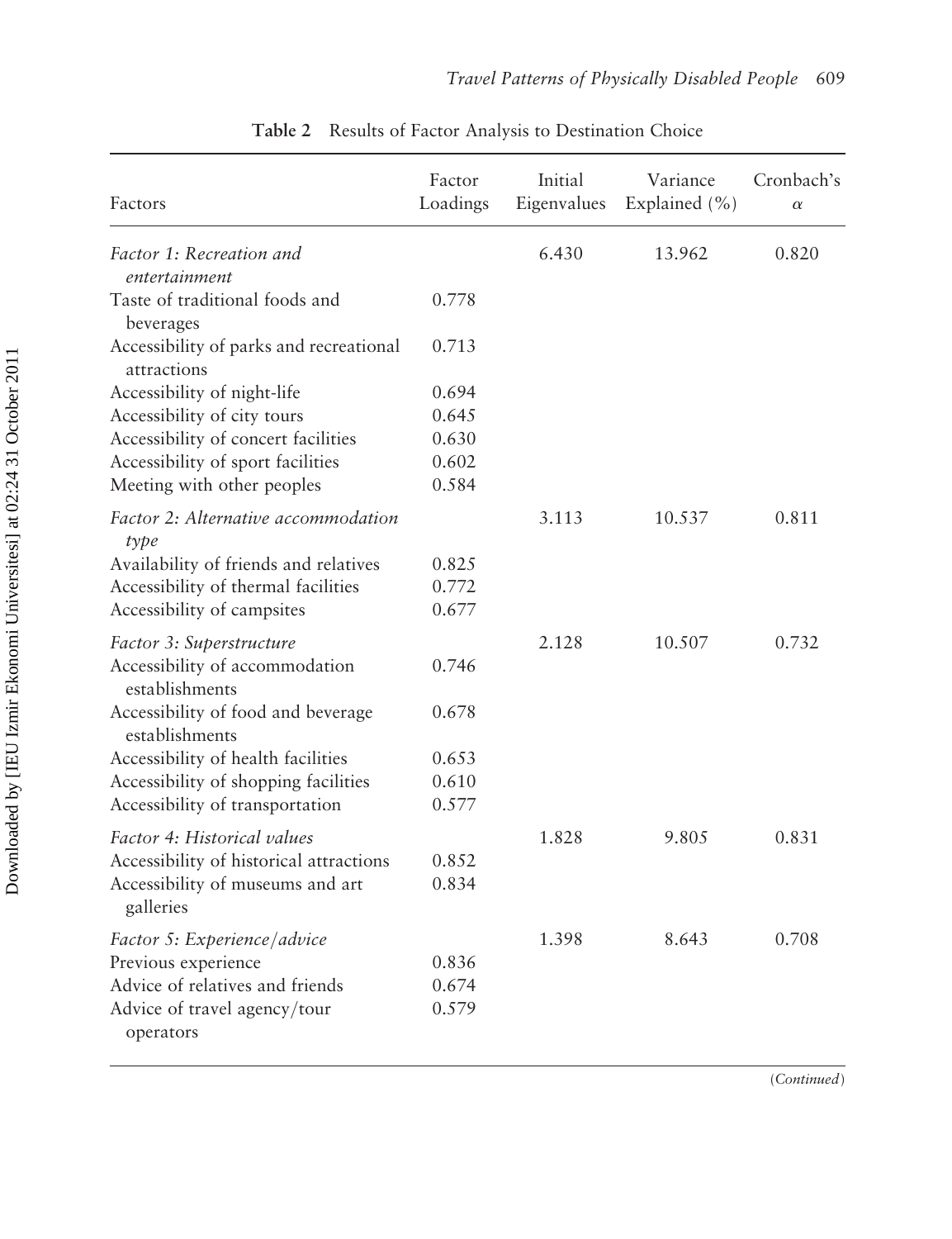|                                                                                            | <b>rapic <math>\boldsymbol{\Sigma}</math>.</b> Continuou |                        |                               |                        |  |  |  |  |  |  |  |  |
|--------------------------------------------------------------------------------------------|----------------------------------------------------------|------------------------|-------------------------------|------------------------|--|--|--|--|--|--|--|--|
| Factors                                                                                    | Factor<br>Loadings                                       | Initial<br>Eigenvalues | Variance<br>Explained $(\% )$ | Cronbach's<br>$\alpha$ |  |  |  |  |  |  |  |  |
| Factor 6: Climate/natural beauty                                                           |                                                          | 1.328                  | 6.326                         | 0.766                  |  |  |  |  |  |  |  |  |
| Weather conditions                                                                         | 0.764                                                    |                        |                               |                        |  |  |  |  |  |  |  |  |
| Sightseeing places                                                                         | 0.682                                                    |                        |                               |                        |  |  |  |  |  |  |  |  |
| Factor 7: State of disability                                                              |                                                          | 1.079                  | 5.887                         | 0.706                  |  |  |  |  |  |  |  |  |
| Availability of specially envisaged<br>accommodation establishments for<br>disabled people | 0.783                                                    |                        |                               |                        |  |  |  |  |  |  |  |  |
| My disability status                                                                       | 0.571                                                    |                        |                               |                        |  |  |  |  |  |  |  |  |
| Attitudes of local people towards<br>disabled people                                       | 0.513                                                    |                        |                               |                        |  |  |  |  |  |  |  |  |
| Factor 8: Cost of holiday<br>Cost of holiday                                               | 0.846                                                    | 1.050                  | 4.927                         |                        |  |  |  |  |  |  |  |  |
|                                                                                            |                                                          |                        |                               |                        |  |  |  |  |  |  |  |  |

Table 2. Continued

Notes: KMO Index = 0.703; Bartlett's test = 7,013.654 (significance = 0.000). Extraction method: principal components analysis. Rotation method: varimax with Kaiser normalization. Rotation converged in 12 iterations.

were no significant differences between "recreation and entertainment, superstructure and historical values". On the other hand, statistical differences were found for the factors alternative accommodation type, experience/advice, climate/natural beauty, state of disability and cost of holiday (see Table 4).

One-way ANOVA shows that there is a statistically significant difference between age groups in terms of alternative accommodation type, superstructure, experience/advice, climate/natural beauty, state of disability and cost of holiday. Regarding income level, the one-way ANOVA shows that there is no statistically significant difference between income levels in terms of "recreation and entertainment" (see Table 5).

The one-way ANOVA shows that there is a statistically significant difference between education levels in terms of all factors. Regarding occupation status, the one-way ANOVA

shows that there is a statistically significant difference between occupation status in terms of all destination choice factors (see Table 6).

# Conclusion

Currently, one in eight people in the world is living with a physical or mental disability. Depending on the development level of individual countries, it is estimated that this number will increase gradually. The disabled customers' market is gaining importance, and exploiting its potential has become a key issue for tourism authorities. By understanding the importance of the disabled market, many countries aim to obtain a greater share of this market. Disabled people should not be considered incapable of participating in tourism activities and of establishing relationships with other people. It is necessary to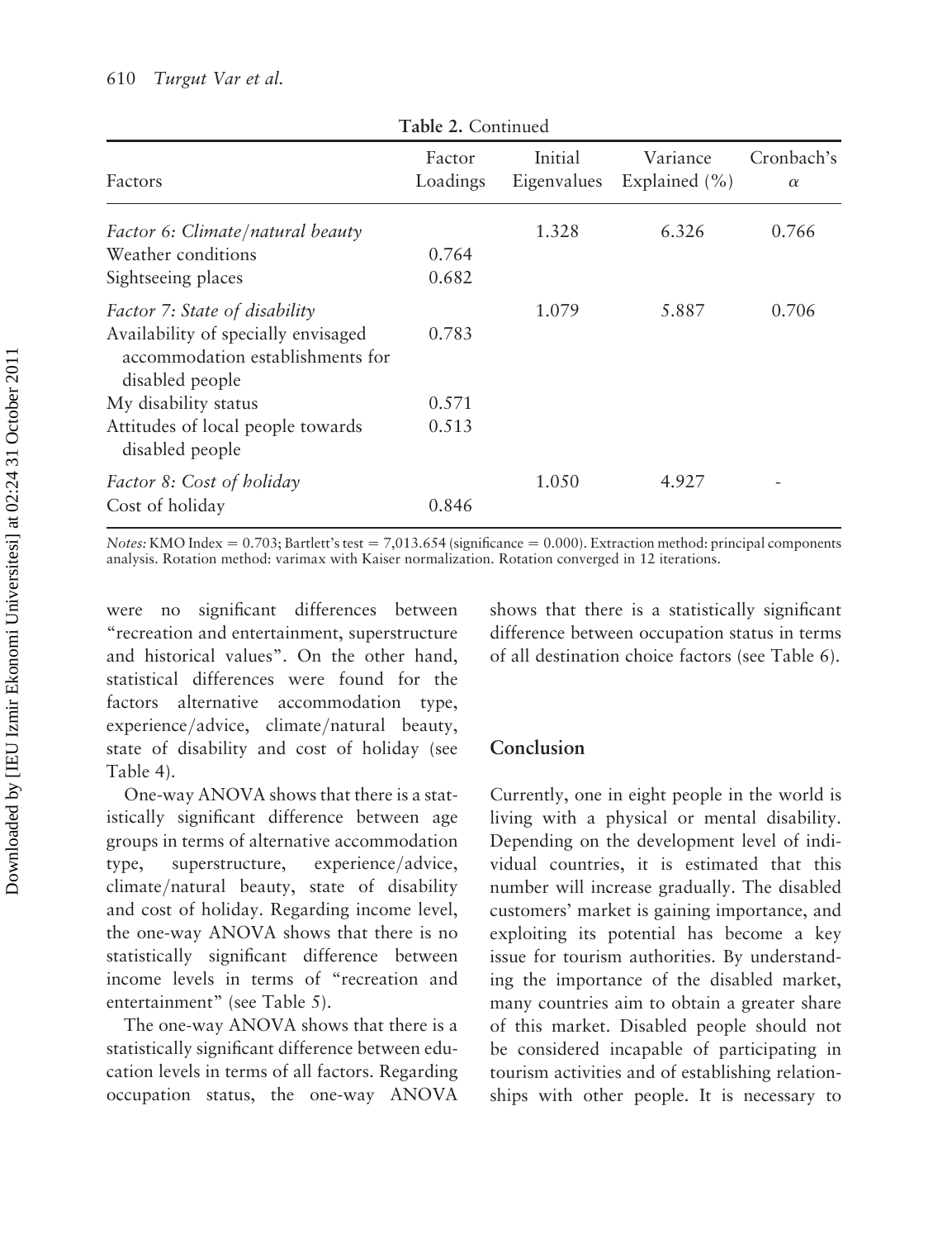| Ranking of Factors by Means    | $\boldsymbol{n}$ | Mean <sub>a,b</sub> | Standard Deviation t-Values |        | <i>p</i> -Values |  |
|--------------------------------|------------------|---------------------|-----------------------------|--------|------------------|--|
| Superstructure                 | 568              | 4.307               | 0.569                       | 54.729 | 0.000            |  |
| Cost of holiday                | 596              | 4.28                | 0.905                       | 34.473 | 0.000            |  |
| Climate/natural beauty         | 584              | 4.172               | 0.656                       | 43.197 | 0.000            |  |
| Experience/advice              | 556              | 4.041               | 0.774                       | 31.689 | 0.000            |  |
| Historical values              | 584              | 3.897               | 0.765                       | 28.317 | 0.000            |  |
| Recreation and entertainment   | 552              | 3.728               | 0.646                       | 26.457 | 0.000            |  |
|                                | 540              | 3.669               | 0.789                       | 19.707 | 0.000            |  |
| Alternative accommodation type | 576              | 3.424               | 0.987                       | 10.323 | 0.000            |  |
| State of disability            |                  |                     |                             |        |                  |  |

Table 3 Means and One-sample t-Test of Factors Scales

a 1: Not at all important; 2: not very important; 3: neutral; 4: somewhat important; 5: very important.

 ${}^{\text{b}}$ Test value = 3.00.

accept that traveling is a human right for all, including disabled people.

The overall purpose of the study was to contribute to the body of knowledge on the travel patterns of people with physical disabilities and to introduce this consumer group to the business community, with an emphasis on service marketers. To this end, the quantitative data were complemented through anecdotal documentation of the tourism experiences of people with a physical disability. This provides a greater understanding of the travel patterns of people with a physical disability. The following conclusions can be drawn from the survey findings.

The average frequency of taking a holiday is 2.58 times in 5 years, which means that the respondents take a holiday at least once in 2 years. There were no effects of gender and marital status on the frequency of taking a holiday. When monthly income increases, the frequency of taking a holiday also increases. People in the 26–35 years age group travel more frequently than people in other age groups. As expected, unemployed and bluecollar workers travel less than people in other occupations. People with a 2-year associated degree travel more frequently than others.

The average duration of the planning period is 47.7 days for a domestic holiday. The 15–25 age group, middle monthly income groups, 2-year associated degree groups, students, females and singles had the longest planning period within their own groups.

The majority of respondents required the assistance of someone (56.4%). The need to travel with an attendant greatly complicated the travel process because of the extra planning and financial resources required. Family was the preferred choice for all categories when required assistance was needed during travel. This finding is consistent with the characteristics of the traditional Turkish family and the lack of services for people with disabilities. The point to be emphasized here is that every two physically disabled customers create one extra non-disabled customer.

While recreation/leisure (69.3%) was the foremost reason for taking a holiday for all socio-demographic categories, disabilityspecific or medical reasons (1.4%) was the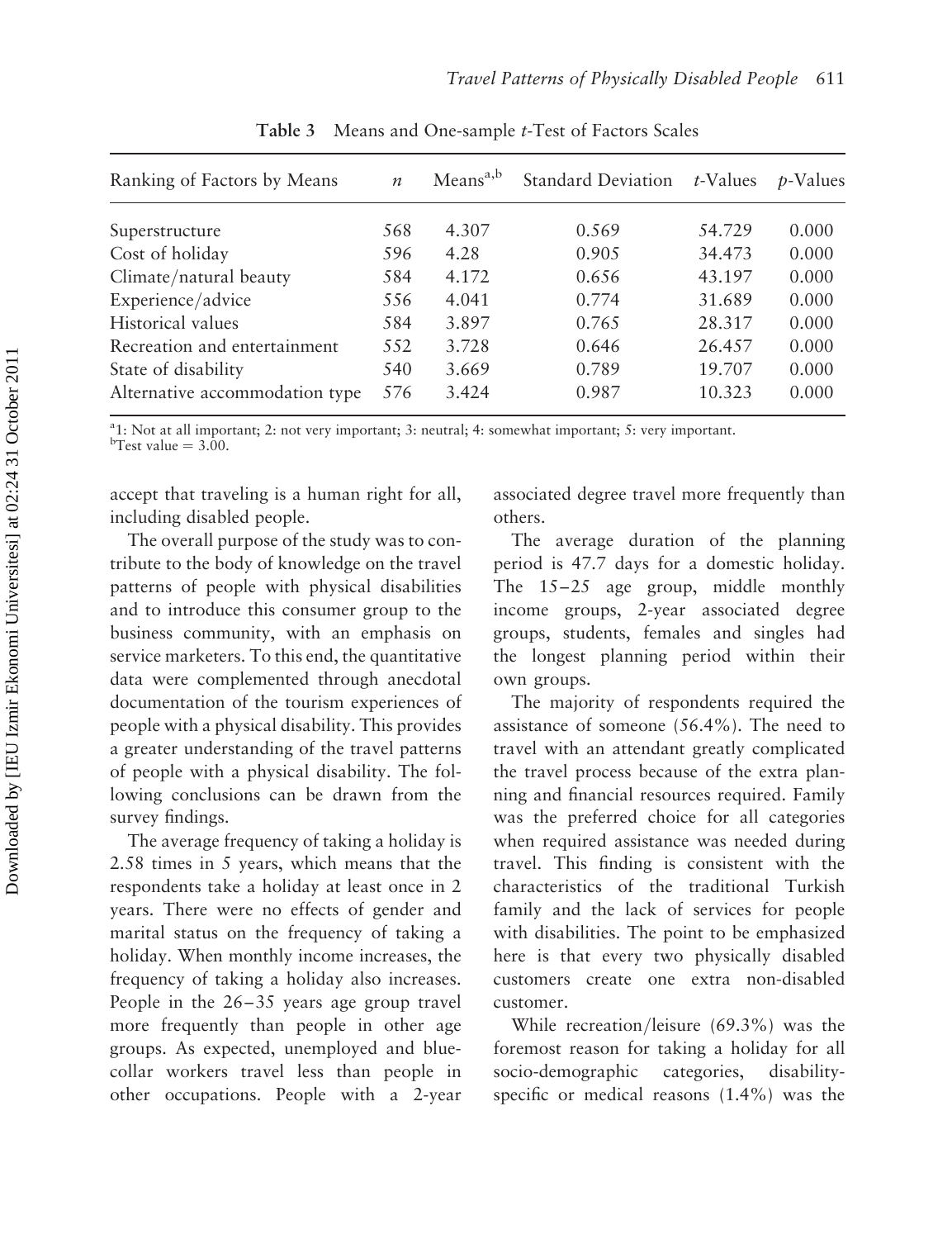|                                |                   | Gender              | Marital Status   |               |                     |                      |        |               |  |
|--------------------------------|-------------------|---------------------|------------------|---------------|---------------------|----------------------|--------|---------------|--|
| Factors                        | $\bar{x}$<br>Male | $\bar{x}$<br>Female | $\boldsymbol{t}$ | $\mathcal{P}$ | $\bar{x}$<br>Single | $\bar{x}$<br>Married | t      | $\mathcal{P}$ |  |
| Recreation and entertainment   | 3.8               | 3.7                 | 1.88             | 0.06          | 3.78                | 3.77                 | 0.22   | 0.82          |  |
| Alternative accommodation type | 3.4               | 3.3                 | 1.05             | 0.29          | 3.32                | 3.65                 | $-3.7$ | 0.00          |  |
| Superstructure                 | 4.1               | 4.3                 | $-2.3$           | 0.02          | 4.24                | 4.20                 | 0.89   | 0.37          |  |
| Historical values              | 3.8               | 3.9                 | $-2.1$           | 0.03          | 3.93                | 3.81                 | 1.73   | 0.08          |  |
| Experience/advice              | 3.4               | 3.2                 | 3.17             | 0.00          | 3.31                | 3.50                 | $-2.4$ | 0.01          |  |
| Climate/natural beauty         | 3.8               | 4.0                 | $-4.5$           | 0.00          | 3.99                | 3.70                 | 4.87   | 0.00          |  |
| State of disability            | 3.1               | 3.1                 | 0.03             | 0.97          | 3.06                | 3.44                 | $-4.4$ | 0.00          |  |
| Cost of holiday                | 4.1               | 4.4                 | $-2.7$           | 0.00          | 4.35                | 4.12                 | 3.01   | 0.00          |  |

| Table 4 t-Test for Destination Choice Factors in Terms of Gender and Marital Status |
|-------------------------------------------------------------------------------------|
|                                                                                     |

1: Not at all important; 2: not very important; 3: neutral; 4: somewhat important; 5: very important.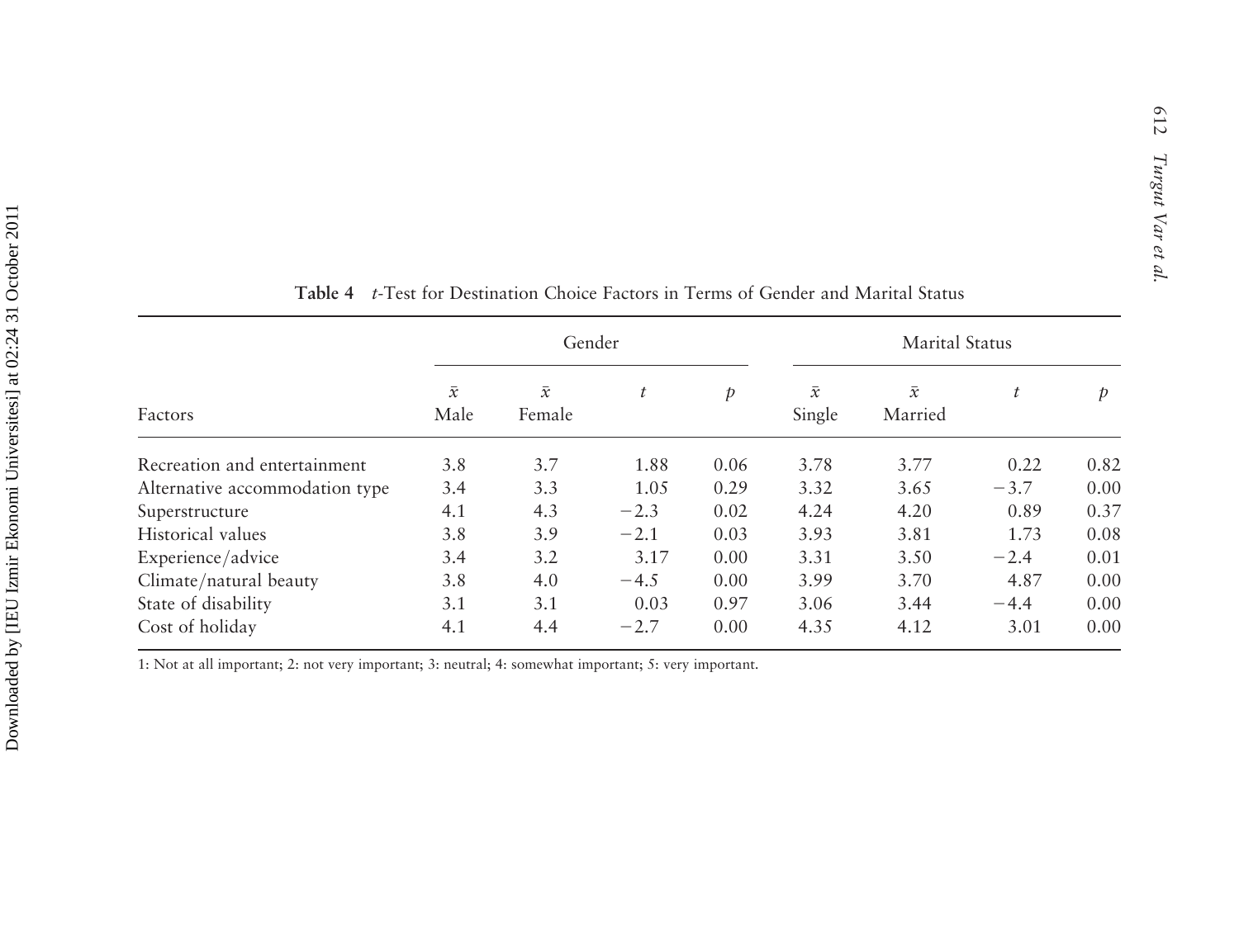|                                                                         | Factors                                                                                                                             |
|-------------------------------------------------------------------------|-------------------------------------------------------------------------------------------------------------------------------------|
| Oownloaded by [IEU Izmir Ekonomi Universitesi] at 02:24 31 October 2011 | Recreat:<br>Alternat<br>Supersti<br>Historic<br><b>Experie</b><br>Climate<br>State of<br>Cost of                                    |
|                                                                         | $a_{15-25}$ y<br><sup>e</sup> Less than<br>$\text{t}$ TL501-1<br>$\mathrm{F}\mathrm{L}1{,}001$<br>hTL1,501<br>i <sub>more tha</sub> |

Age Income s  $\bar{x}$  $\bar{x}^{\mathrm{a}}$ a  $\bar{x}^{\text{b}}$  $\bar{x}^c$ c  $\bar{x}^{\text{d}}$  $F$  p  $\bar{x}$  $\bar{x}^e$ e  $\bar{x}^{\text{f}}$  $\bar{x}^g$  $\bar{x}^{\rm h}$  $\bar{x}^{\mathrm{i}}$  $F$  p Recreation and entertainment 3.84 3.76 3.82 3.68 0.79 0.49 3.69 3.78 3.72 3.82 3.94 2.19 0.06altive accommodation type 3.34 3.28 3.81 3.63 8.85 0.00 3.70 3.48 3.37 3.16 3.07 6.62 0.00 Superstructure 4.02 4.29 4.30 4.18 7.07 0.00 4.27 4.26 4.26 3.88 4.22 3.94 0.00 Historical values 3.96 3.90 3.77 3.95 1.22 0.29 3.98 3.93 3.98 3.72 3.64 4.04 0.00 $0.00$ Experience/advice 3.48 3.40 3.14 3.40 3.66 0.01 3.58 3.34 3.35 3.48 3.07 5.35 0.00 e/natural beauty 4.10 3.97 3.58 3.81 14.30 0.00 4.03 3.90 3.68 4.05 4.00 5.96 0.00 State of disability 3.11 3.03 3.49 3.59 9.91 0.00 2.98 3.29 3.16 3.08 3.27 2.59 0.03 Cost of holiday 4.30 4.42 4.10 3.63 12.3 0.00 4.81 4.29 4.02 3.90 4.04 19.6 0.00

Table 5 One-way ANOVA Test for Destination Choice Factors in Terms of Age and Income Level

years,  $b26-35$  years,  $c36-45$  years,  $d46$  years and over.  $n$  TL500

1,000

 $\frac{-1,500}{-2,000}$ 

an TL2,000.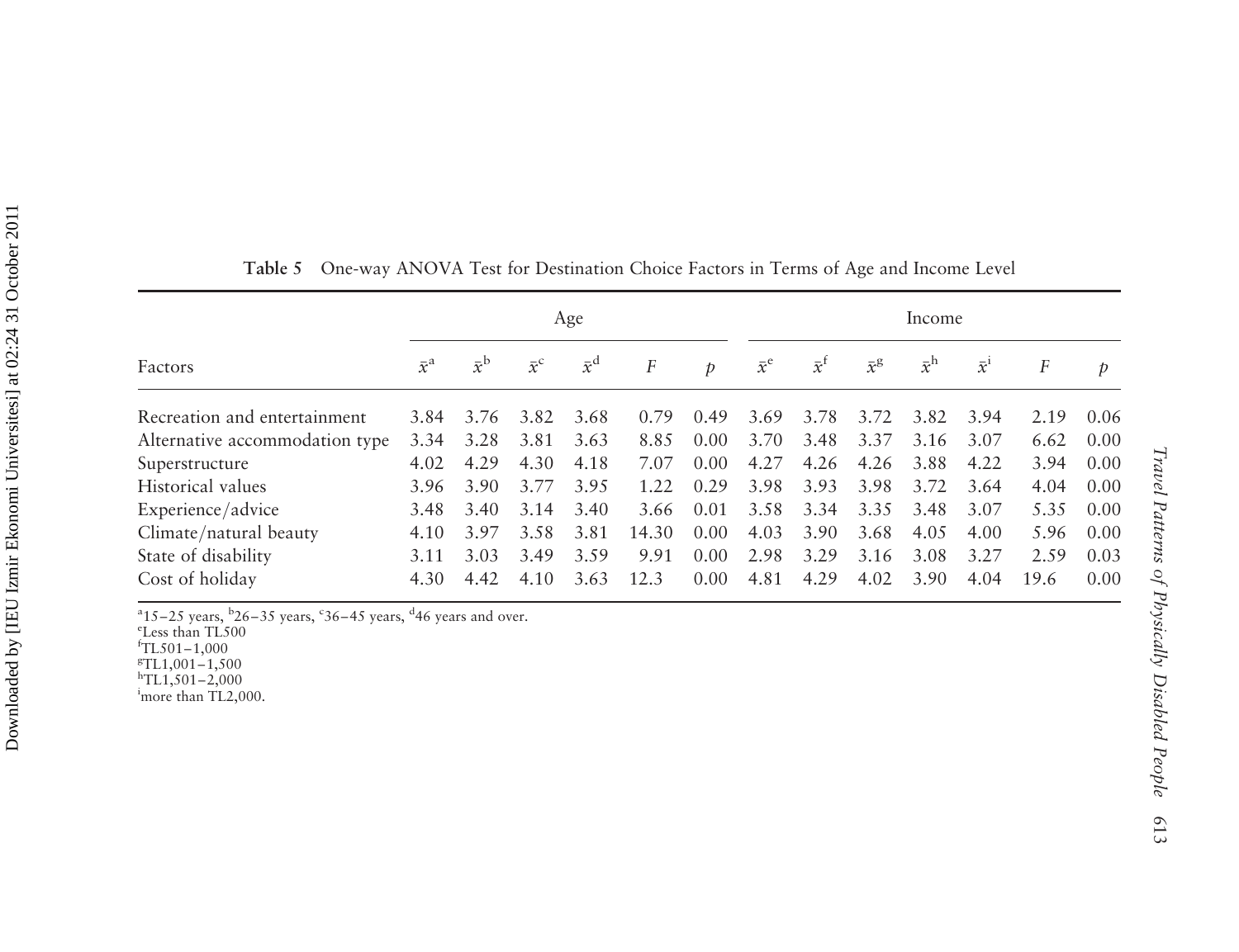|                                | Education         |                     |                        |                   |      | Occupation       |                   |                        |                        |                          |             |                   |           |      |
|--------------------------------|-------------------|---------------------|------------------------|-------------------|------|------------------|-------------------|------------------------|------------------------|--------------------------|-------------|-------------------|-----------|------|
| Factors                        | $\bar{x}^{\rm a}$ | $\bar{x}^{\rm b}$   | $\bar{x}^{\mathrm{c}}$ | $\bar{x}^{\rm d}$ | F    | $\mathcal{D}$    | $\bar{x}^{\rm e}$ | $\bar{x}^{\mathrm{t}}$ | $\bar{x}^{\mathrm{g}}$ | $\bar{x}^{\rm h}$        | $\bar{x}^1$ | $\bar{x}^{\rm l}$ | F         | Þ    |
| Recreation and entertainment   |                   | 3.76 3.73 3.96 3.72 |                        |                   |      | 3.98 0.00        | 3.88              | 3.70                   |                        | 3.84 4.46 3.66 3.67      |             |                   | 6.50      | 0.00 |
| Alternative accommodation type | 3.95              | 3.58                | 3.02 3.30              |                   | 16.2 |                  | $0.00\quad 3.38$  | 3.32 3.91              |                        |                          | 3.03 3.73   | 3.00              | 6.45      | 0.00 |
| Superstructure                 | 4.13              | 4.34                | 4.10                   | 4.22              |      | $5.42\quad 0.00$ | 4.31              | 4.16                   | 4.31                   | 4.73                     | 4.2.5 3.92  |                   | 6.23      | 0.00 |
| Historical values              | 3.96              | 4.03                | 3.75 3.78              |                   | 5.20 | 0.00             | 4.15              | 3.97                   |                        | 3.87 3.88                | 3.96 3.60   |                   | 4.86 0.00 |      |
| Experience/advice              | 3.26              | 3.66                | 3.17 3.18              |                   | 15.1 | 0.00             | 3.52              | 3.29                   | 3.51                   | 3.44                     | 3.33        | 3.00              | 2.65      | 0.00 |
| Climate/natural beauty         | 3.33              | 3.97                | 4.00                   | 3.98              | 21.9 | 0.00             | 4.03              | 3.93                   | 3.96 2.70              |                          | 3.91        | 4.2.5             | 2.5.9     | 0.00 |
| State of disability            | 3.25              | 3.07                | 3.06 3.35              |                   | 3.68 | 0.01             | 3.15              | 3.00                   | 3.59                   | 3.33                     | 3.43 3.53   |                   | 6.38      | 0.00 |
| Cost of holiday                | 3.72              |                     | 4.44 4.24 4.31         |                   | 12.5 | 0.00             | 4.60              |                        |                        | 4.36 4.32 2.66 3.93 4.20 |             |                   | 31.1      | 0.00 |

Table 6 One-way ANOVA Test for Destination Choice Factors in Terms of Education and Occupation

<sup>a</sup>Primary school<br>bhigh school<br>college

 $d$ university degree.

<sup>e</sup>Blue collar

fwhite collar

<sup>g</sup>unemployed<br><sup>h</sup>merchant

<sup>i</sup>retired <sup>j</sup>student.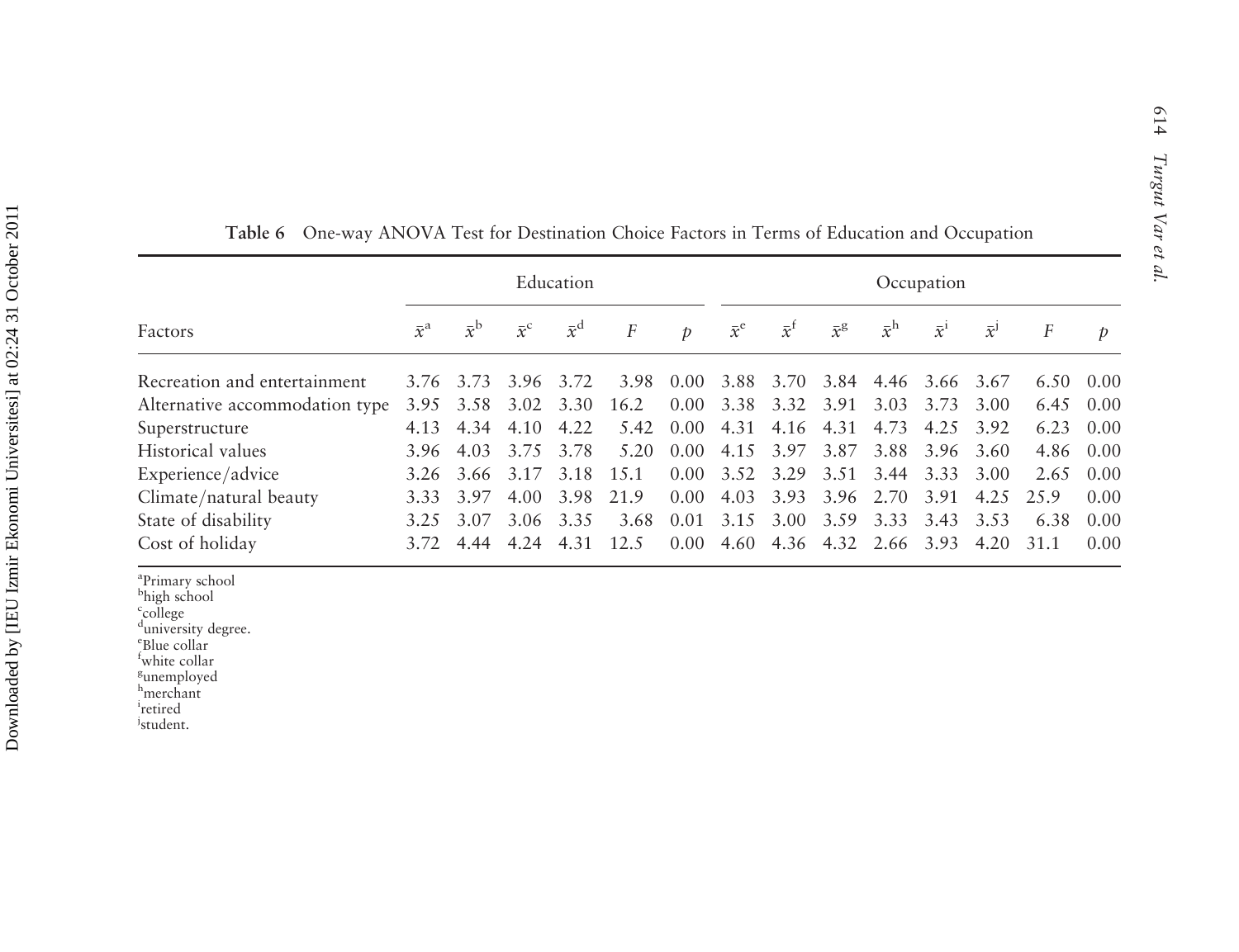least important reason. It is worth noting that physically disabled people show similar attitudes as non-disabled people in terms of reasons for taking a holiday. According to a study undertaken by the Association of Turkish Travel Agencies, it was discovered that leisure and recreation are the first reasons and medical is the last reason for taking a holiday, 62.3% and 2.5%, respectively (Türkiye Seyahat Acentaları Birliği, 2001).

The preferred accommodation type is a hotel for all socio-demographic categories. It is interesting to note that accommodation specifically designed for physically disabled people is not preferred very much. It is reasonable to assume that people with physical disabilities do not want to be segregated from non-disabled people.

The average length of stay was 14.6 days, ranging from 9.3 to 18.4 days. The average length of stay for physically disabled people is higher than that of the general public (Kültür ve Turizm Bakanlığı, 2008).

Bus/coach and private vehicles or private modified vehicles were the main methods of transport to reach holiday destinations. Other forms of transport used, to a lesser degree, were planes and trains.

When planning travel, the Internet, wordof-mouth and travel agencies are ranked first, second and third as the sources of information consulted. Television and radio are towards the bottom of the rankings of sources used. The current study findings are quite consistent with Ray and Ryder's (2003) and Burnett and Bender's (2001) studies.

As a result of factor analysis, eight main factors were determined. The analysis determined that "superstructure" was the most important factor influencing the destination choice of physically disabled people, whereas the least important factor was "alternative accommodation type".

#### Recommendations

As a result of the survey findings, a number of suggestions can be made. These suggestions may be useful to service marketers. Touristic superstructure should be accessible to all, including disabled people. Consequently, required arrangements should be made at accommodation establishments, food and beverage establishments, museums, parks, etc. Disabled people do not want to be segregated from people without disabilities. They do not want special accommodation or food and beverage establishments. They only want accessibility. Moreover, accessibility to transportation vehicles should be provided, above all in buses/coaches.

As the main purpose of travel for disabled people is leisure and recreation, tour operators or travel organizers should offer this type of tour program aimed at this market. One- or 2-week tour programs would be preferable.

The websites of accommodation enterprises and travel agents should provide the information sought by disabled people. For instance, do accommodation establishments have toilets, bathrooms and lifts that are accessible for them? Do beaches have accessible pathways for wheelchairs that lead to the beaches and provide a means to enter the sea? Programs on TV and articles in the press should aim to give information to disabled people's families and relatives because disabled people prefer to go on holiday with them.

Disabled people should be encouraged to join travel activities in order to improve their quality of life. Public authorities at national or local levels should take the necessary measures for this issue. For example, holiday credit with zero interest rate could be offered to disabled people. A sufficient number of rooms in public accommodation establishments could be allocated for use by disabled people free of charge or at low rates.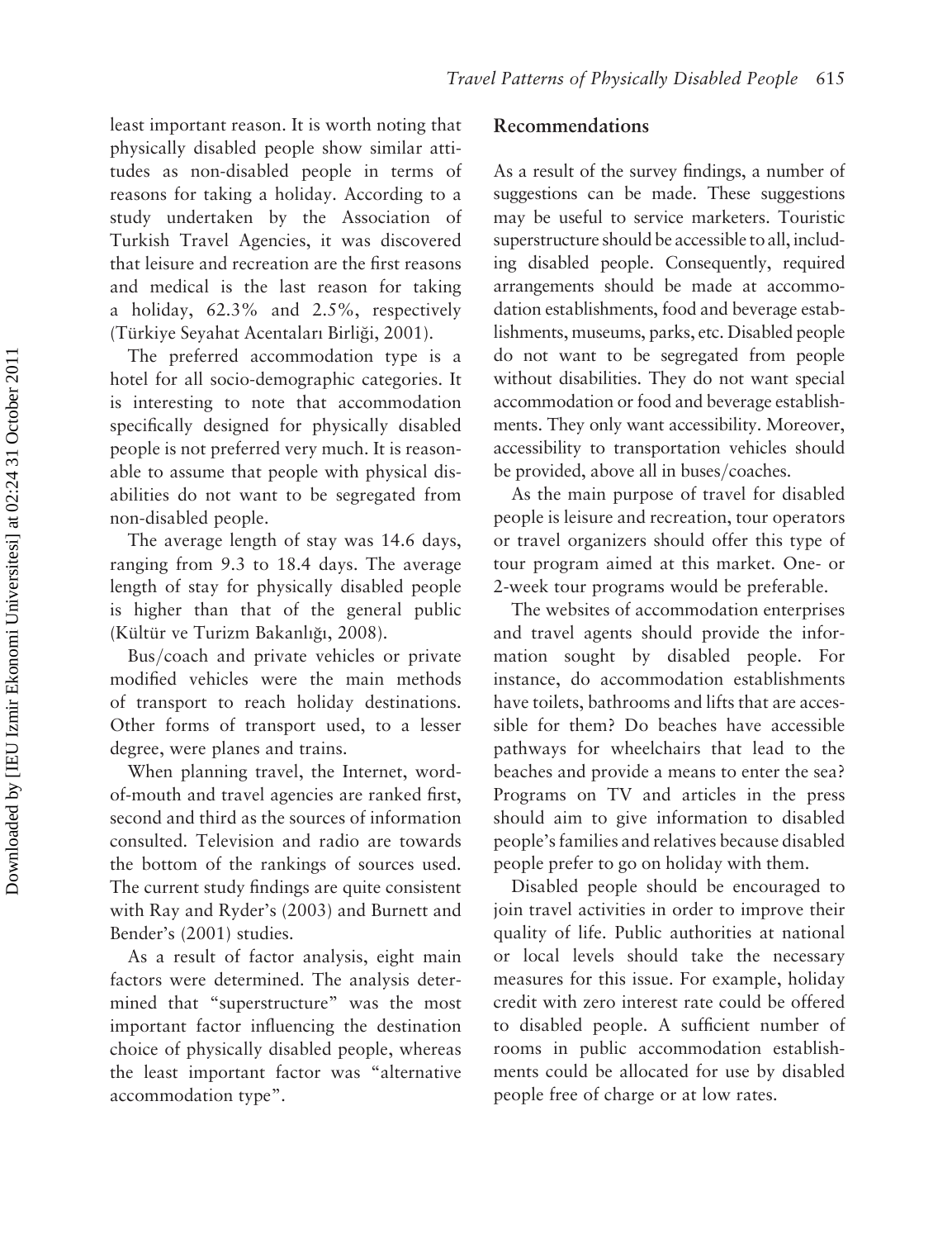The public should be educated on disabled peoples' feelings and difficulties via TV and radio programs in order to change prejudiced and negative attitudes towards them. Moreover, the staff at tourist accommodation, food and beverage facilities, and transportation companies should be given special training on serving the needs and wants of disabled people.

In conclusion, it is worth re-emphasizing that people with disabilities have a right to travel and take a holiday as much as people without disabilities. Therefore, they must be encouraged to be part of regular touristic activities and barriers should be removed not only for disabled people but also for all others, such as the elderly, who would be prevented from enjoying their holiday as much as others. All of us have a joint responsibility to improve the quality of life for our families and communities at large.

# Suggestions for Further Research

This study has explored the travel patterns of people with physical disabilities. Further research areas could be the investigation of travel patterns of people with sight, hearing and mental disabilities. It may help to compare the travel patterns, needs and experiences of the different classifications of disabilities. A comparative study about travel patterns of disabled and non-disabled people could be also investigated.

# References

- Abeyraine, R. I. R. (1995). Proposals and guidelines for the carriage of elderly and disabled persons by air. Journal of Travel Research, 33(3), 52–59.
- Aitchison, C. (2003). From leisure and disability to disability leisure: Developing data definitions and discourses. Disability and Society, 18(7), 955–969.
- Arellano, L. (2003). Broadening horizons. Travel Agent, 10(311), 21–22.
- Australian Bureau of Statistics (1993). Catalogue No. 4430.0: Disability, ageing and careers. Canberra: Author.
- Burnett, J., & Bender, B. H. (2001). Assessing the travelrelated behaviors of the mobility-disabled consumer. Journal of Travel Research, 40, 4–11.
- Cavinato, J. L., & Cuckovich, M. L. (1992). Transportation and tourism for the disabled: An assessment. Transportation Journal, 31(3), 46–53.
- Daniels, M. J., Rodgers, E.B.? D, & Wiggins, B. P. (2005). Travel tales: An interpretive analysis of constraints and negotiations to pleasure travel as experienced by persons with physical disabilities. Tourism Management, 26(6), 919–930.
- Darcy, S. (1998). Anxiety to access: Tourism patterns and experiences of disabled New South Wales people with a physical disability tourism. Sydney: New South Wales.
- Darcy, S. (2002). Marginalized participation: Physical disability, high support needs and tourism. Journal of Hospitality and Tourism Management, 9, 61–72.
- Driedger, D. (1987). Disabled people and international air travel. Journal of Leisurability, 14, 13–19.
- English Tourism Council (2000). People with disabilities and holiday taking. London: Author.
- European Commission (1996). Making Europe accessible for tourists with disabilities: Handbook for the tourism industry. Luxembourg: Office for Official Publications of the European Communities, Directorate General XXIII-Tourism Unit.
- European Disability Forum. (2001). EDF Position Paper on Tourism: Framing the Future of European Tourism, Retrieved January 15, 2008, from [http://ebookbrowse.](http://ebookbrowse.com/edf-01-13-edf-response-on-framing-the-future-of-the-european-tourism-doc-d12316761) [com/edf-01-13-edf-response-on-framing-the-future-of](http://ebookbrowse.com/edf-01-13-edf-response-on-framing-the-future-of-the-european-tourism-doc-d12316761)[the-european-tourism-doc-d12316761](http://ebookbrowse.com/edf-01-13-edf-response-on-framing-the-future-of-the-european-tourism-doc-d12316761)
- Gleeson, B. J. (1997). Disability studies: A historical materialist view. Disability and Society, 12(2), 197–202.
- Grady, J., & Ohlin, J. B. (2009). Equal access to hospitality services for guests with mobility impairments under the Americans with Disabilities Act: Implications for the hospitality industry. International Journal of Hospitality Management, 28, 161–169.
- Israeli, A. A. (2002). A preliminary investigation of the importance of site accessibility factors for disabled tourists. Journal of Travel Research, 41(1), 101–104.
- Kültür ve Turizm Bakanlığı. (2008). 2008 Yılı işletme belgeli Konaklama Tesislerine Giris¸ ve Geceleme Sayıları, Retrieved April 13, 2008, from [http://www.](http://www.ktbyatirimisletmeler.gov.tr/belge/1-63775/isletme-belgeli-tesisler.html) [ktbyatirimisletmeler.gov.tr/belge/1-63775/isletme-belgeli](http://www.ktbyatirimisletmeler.gov.tr/belge/1-63775/isletme-belgeli-tesisler.html) [-tesisler.html](http://www.ktbyatirimisletmeler.gov.tr/belge/1-63775/isletme-belgeli-tesisler.html)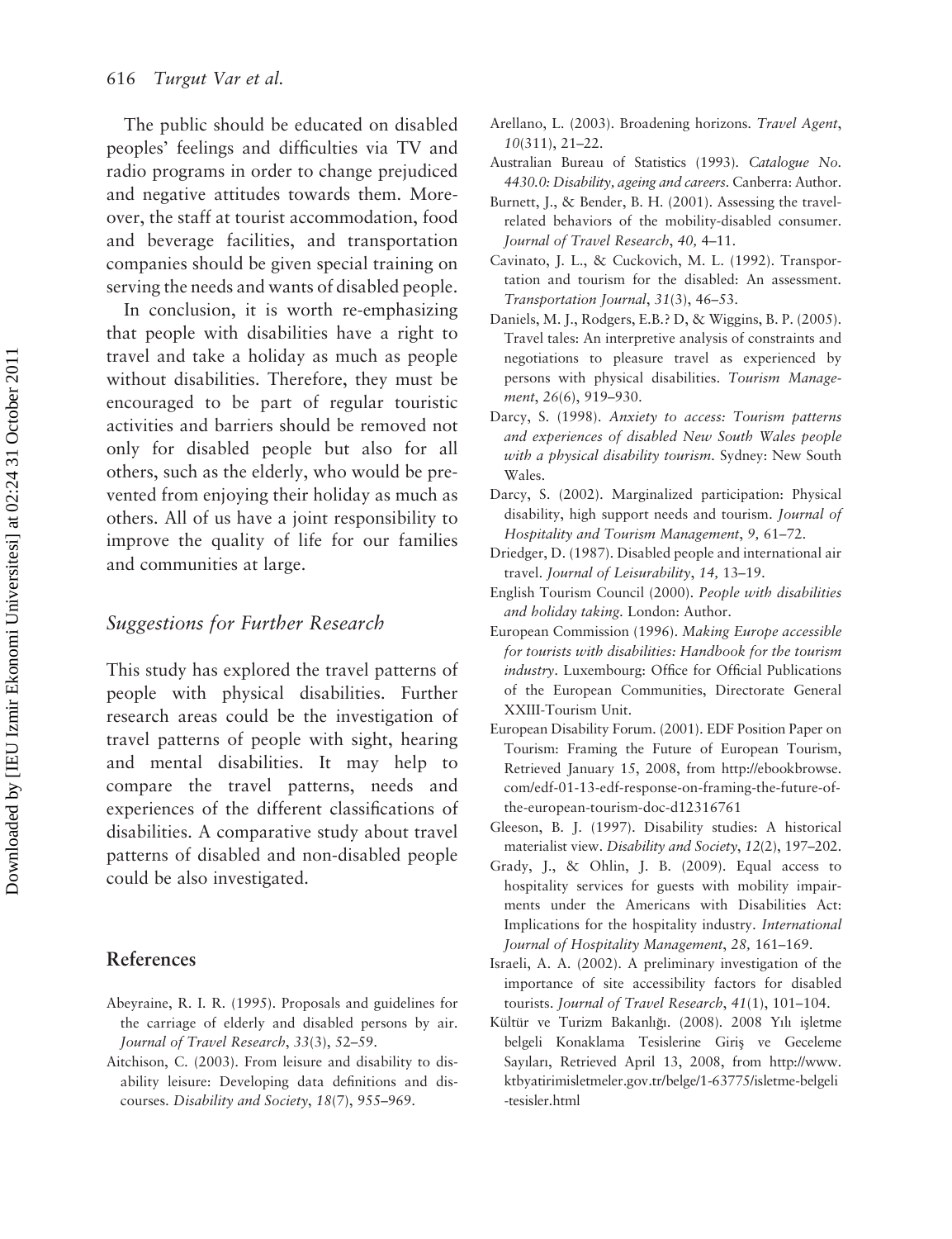- McKercher, B., Packer, T., Yau, M., & Lam, P. (2003). Travel agents: Facilitators or inhibitors of travel for people with disabilities. Tourism Management, 24, 465–474.
- Meric, H. J., & Hunt, J. (1998). Ecotourists' motivational and demographic characteristics: A case of North Carolina travelers. Journal of Travel Research, 36(4), 57–61.
- Miller, G. A., & Kirk, E. (2002). The disability discrimination act: Time for the stick? Journal of Sustainable Tourism, 10(1), 82–88.
- Muloin, S. (1992). Wilderness access for persons with a disability. In G. Harper & B. Weiler (Eds.), Ecotourism, (pp. 20–25). Canberra: Australian Bureau of Tourism Research.
- Murray, M., & Sproats, J. (1990). The disabled traveler: Tourism and disability in Australia. Journal of Tourism Studies, 1, 9–14.
- Office of Public Sector Information. (1995). Disability Discrimination Act 1995, Retrieved May 22, 2008, from [http://www.legislation.gov.uk/ukpga/1995/50/](http://www.legislation.gov.uk/ukpga/1995/50/contents) [contents](http://www.legislation.gov.uk/ukpga/1995/50/contents)
- Özürlüler Idaresi Başkanlığı. (2002). Turkey Disability Survey 2002, Retrieved April 14, 2008, from [http://](http://www.ozida.gov.tr/?menu=arastirma&sayfa=tr_ozurluler_arastirmasi) [www.ozida.gov.tr/?menu=arastirma&sayfa=tr\\_ozurluler](http://www.ozida.gov.tr/?menu=arastirma&sayfa=tr_ozurluler_arastirmasi) [\\_arastirmasi](http://www.ozida.gov.tr/?menu=arastirma&sayfa=tr_ozurluler_arastirmasi)
- Ray, N. M., & Ryder, M. E. (2003). Ebilities tourism: An exploratory discussion of the travel needs and motivations of the mobility-disabled. Tourism Management, 24, 57–72.
- Shaw-Lawrence, P. (1999). Enabling the disabled. Travel Weekly, 59(91), 8.
- Smith, R. (1987). Leisure of disable tourists: Barriers to participation. Annals of Tourism Research, 14(3), 376–389.
- Touche Ross and Co (1993). Tourism for all in Europe: Profiting from opportunities. A new market for tourism. London: Author.
- Turco, D. M., Stumbo, N., & Garncarz, J. (1998). Tourism constraints for people with disabilities. Parks and Recreation, 33(9), 78–84.
- Türkiye Büyük Millet Meclisi. (2005). Özürlüler ve Bazı Kanun ve Kanun Hükmünde Kararnamelerde Değişiklik Yapılması Hakkında Kanun, Retrieved April 15, 2008, from [http://www.tbmm.gov.tr/kanunlar/k5378.](http://www.tbmm.gov.tr/kanunlar/k5378.html) [html](http://www.tbmm.gov.tr/kanunlar/k5378.html)
- Türkiye Seyahat Acentaları Birliği. (2001). TC Vatandaşlarına Yönelik İç Turlar Pazarı Anketi Sonuçları-2001, Retrieved January 11, 2008, from [http://www.tursab.org.tr/dosya/1033/01icanket2\\_1033](http://www.tursab.org.tr/dosya/1033/01icanket2_1033_2591031.pdf) [\\_2591031.pdf](http://www.tursab.org.tr/dosya/1033/01icanket2_1033_2591031.pdf)
- UNESCAP (2000). Economic and Social Commission for Asia and the Pacific (ESCAP), Conditions to promote barrier-free tourism for people with disabilities and older persons, Presentation at the National Workshop on Sustainable Tourism Development in China, Tianjin, China.
- United Nations (1948). The Universal Declaration of Human Rights, Retrieved April 10, 2008, from [http://](http://www.un.org/en/documents/udhr/history.shtml) [www.un.org/en/documents/udhr/history.shtml](http://www.un.org/en/documents/udhr/history.shtml)
- United Nations. (2008). Definition of Disability in Selected National Legislations, Retrieved April 10, 2008, from http://[www.un.org/esa/socdev/enable/](www.un.org/esa/socdev/enable/rights/ahc8docs/ahc8bkdoc5.doc) [rights/ahc8docs/ahc8bkdoc5.doc](www.un.org/esa/socdev/enable/rights/ahc8docs/ahc8bkdoc5.doc)
- US Census Bureau. (2000). Disability status: 2000– Census 2000 brief. Retrieved January 15, 2008, from <http://www.census.gov/prod/2003pubs/c2kbr-17.pdf>
- Vignuda, J. (2001). Promotion of barrier-free tourism for people with disabilities in the Asian and Pacific region, Economic and Social Commission for Asia and the Pacific (ESCAP). Seminar on Sustainable Development of Ecotourism in Pacific Island Countries, October 17–18, 2001 Suva, Fiji.
- World Tourism Organization. (1980). Manila Declaration on World Tourism Manila (Philippines), October 1980, Retrieved April 18, 2008, from [http://www.e-unwto.](http://www.e-unwto.org/content/k4222x788q51/) [org/content/k4222x788q51/](http://www.e-unwto.org/content/k4222x788q51/)
- Yau, M. K., McKercher, B., & Packer, T. L. (2004). Traveling with a disability: More than an access issue. Annals of Tourism Research, 31(4), 946–960.

# Appendix 1

Factors influencing destination choice in the physically disabled market.

- Q1. Value of money
- Q2. Accessibility of accommodation establishments
- Q3. Accessibility of health facilities
- Q4. Accessibility of transportation
- Q5. Previous experience
- Q6. Accessibility of food and beverage establishments
- Q7.Cultural heritage
- Q8. Sightseeing places
- Q9. Cost of holiday